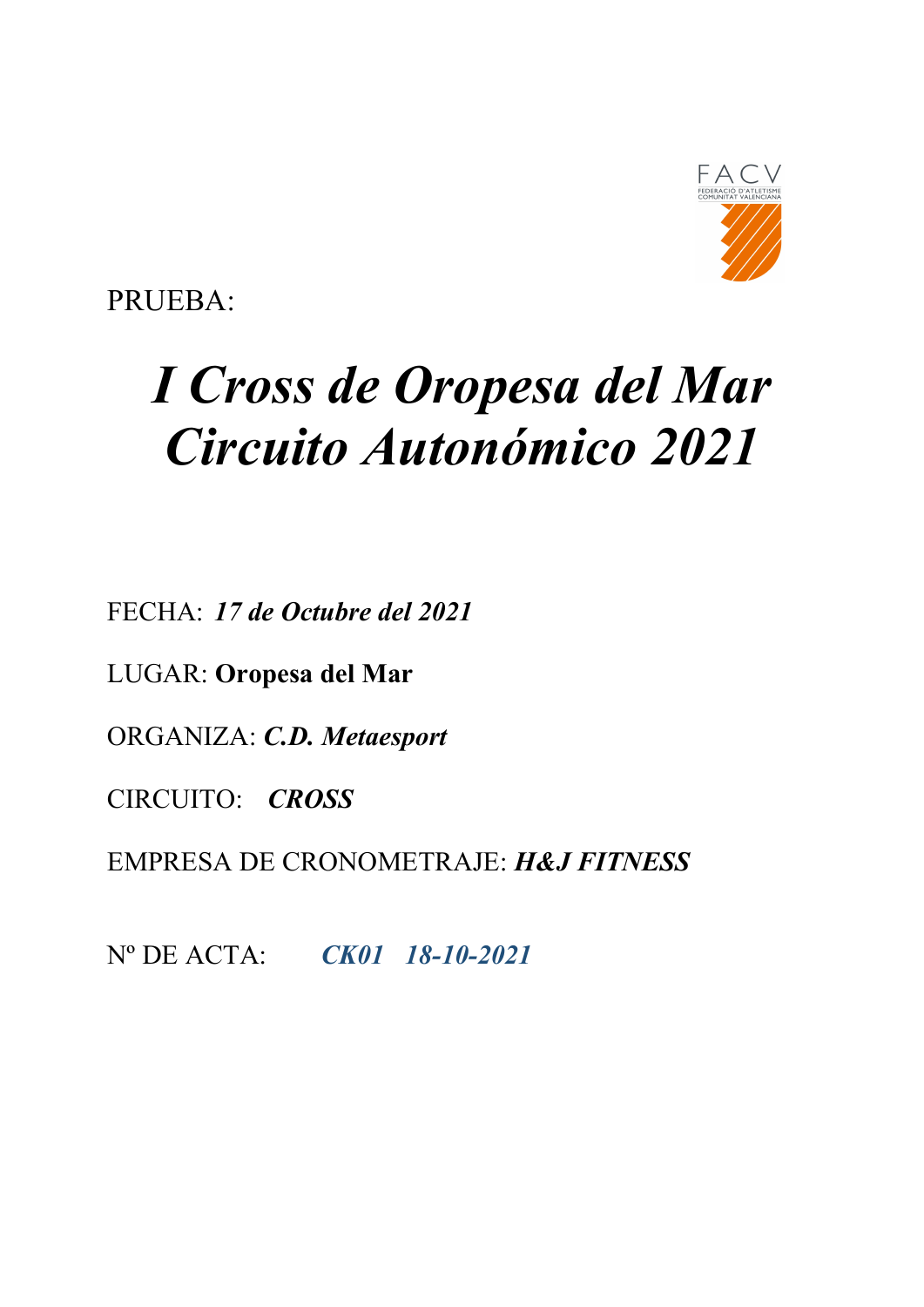

# I Cross Oropesa del Mar Circuito Autonómico de Campo a Través 2021 Oropesa del Mar 17-10-2021

CK01 18-10-21



POPULAR

| <b>CATEGORIA</b> | <b>GÉNERO</b> | <b>APELLIDOS</b>        | <b>NOMBRE</b>      | <b>POS</b> | P/Cat          | <b>DORSAL</b> | <b>TIEMPO</b> | <b>CLUB</b>                  |
|------------------|---------------|-------------------------|--------------------|------------|----------------|---------------|---------------|------------------------------|
| <b>POPM</b>      | M             | <b>GRAU LAPEÑA</b>      | <b>XIMO</b>        |            |                | 362           | 0:16:40       | <b>CD METAESPORT</b>         |
| <b>POPM</b>      | M             | MUÑOZ MUÑOZ             | <b>RUBEN</b>       | 2          | $\overline{2}$ | 359           | 0:17:34       | <b>INDEPENDIENTE</b>         |
| <b>POPM</b>      | м             | <b>CAMINO REDO</b>      | CARLOS             | 3          | 3              | 357           | 0:18:29       | CLUB ESPORTIU VINAROS        |
| <b>POPM</b>      | M             | PEREZ MARTI             | DANIEL             | 4          | 4              | 361           | 0:19:00       | <b>INDEPENDIENTE</b>         |
| <b>POPM</b>      | M             | <b>VILATA ESTEVE</b>    | <b>MIGUEL</b>      | 5          | 5              | 353           | 0:19:46       | VILAMARXANT                  |
| <b>POPM</b>      | M             | <b>RIBERA ROIG</b>      | PABLO              | 6          | 6              | 354           | 0:20:31       | <b>CLUB ESPORTIU VINAROS</b> |
| <b>POPM</b>      | M             | <b>DOMINGO GUILLEN</b>  | CARLOS             | ۰,         |                | 358           | 0:21:14       | Urban run addiction          |
| <b>POPM</b>      | м             | <b>GARCIA BLASCO</b>    | GABRIEL            | 8          | 8              | 356           | 0:22:19       | <b>INDEPENDIENTE</b>         |
| <b>POPM</b>      | м             | <b>BARRIO CANCELA</b>   | <b>ROBERTO</b>     | 9          | 9              | 363           | 0:22:50       | <b>INDEPENDIENTE</b>         |
| <b>POPM</b>      | м             | <b>VIDAL</b>            | <b>OSCAR</b>       | 10         | 10             | 352           | 0:22:51       | Union Atletica de Castellon  |
| <b>POPM</b>      | м             | CORDOBA CARO            | <b>RAMON</b>       | 11         | 11             | 350           | 0:25:00       | Botanical                    |
| <b>POPF</b>      | F             | BERNABE OCHOA           | <b>MARIA LUISA</b> | 12         |                | 364           | 0:25:19       | C.A.Petrer Capet             |
| <b>POPF</b>      | F             | <b>BOU RAMBLA</b>       | <b>TERESA</b>      | 13         | $\overline{2}$ | 351           | 0:25:57       | <b>Botanical</b>             |
| POPF             | F             | ARMERO CARBONELL        | <b>VIRGINIA</b>    | 14         | 3              | 365           | 0:30:26       | C.A.Petrer Capet             |
| <b>POPF</b>      | F             | <b>MONTON ISERTE</b>    | <b>MARIAM</b>      |            |                | 355           | <b>DNS</b>    | C.A. DELTA VALENCIA          |
| <b>POPF</b>      | F             | <b>MUNAR MACHIO</b>     | <b>CRISTINA</b>    |            |                | 367           | <b>DNS</b>    | C.D.Metaesport               |
| <b>POPM</b>      | M             | <b>GONZALEZ RAMIREZ</b> | <b>DANIEL</b>      |            |                | 366           | <b>DNS</b>    | <b>INDEPENDIENTE</b>         |
| <b>POPM</b>      | M             | <b>BENAGES IBAÑEZ</b>   | <b>ALEJANDRO</b>   |            |                | 360           | <b>DNS</b>    | <b>INDEPENDIENTE</b>         |

## SUB8 MASCULINA

| <b>CATEGORIA</b> | <b>GÉNERO</b> | <b>APELLIDOS</b>        | <b>NOMBRE</b>  | <b>POS</b>     | P/Cat          | <b>DORSAL</b> | <b>TIEMPO</b> | <b>CLUB</b>          |
|------------------|---------------|-------------------------|----------------|----------------|----------------|---------------|---------------|----------------------|
| SUB8M            | м             | <b>FELIP CARBONELL</b>  | <b>DAVID</b>   |                |                | 230           | 0:02:28       | E.A. NOULAS          |
| SUB8M            | м             | DOMENECH VALERO         | <b>ALEX</b>    | $\overline{2}$ | $\overline{2}$ | 198           | 0:02:28       | CA Silla             |
| SUB8M            | M             | ROCA PACHE              | <b>ALEIX</b>   | 3              | 3              | 127           | 0:02:38       | C.A.Onda             |
| SUB8M            | M             | EL MAMOUN EL FAGHLOUMI  | <b>ILIAS</b>   | 4              | 4              | 74            | 0:02:45       | C.A.Baix Maestrat    |
| SUB8M            | M             | <b>DANVILA RUIPEREZ</b> | <b>ALAN</b>    | 5              | 5              | 303           | 0:02:52       | Playas de Castellon  |
| SUB8M            | M             | <b>LANGUIZ SANCHEZ</b>  | <b>TONI</b>    | 6              | 6              | 128           | 0:03:18       | C.A.Onda             |
| SUB8F            | F             | <b>LLORENTE RIBER</b>   | <b>MARIA</b>   |                |                | 322           | 0:03:30       | <b>INDEPENDIENTE</b> |
| SUB8F            | Е             | <b>TORRES GALDON</b>    | <b>LUCIA</b>   | 8              | 2              | 315           | 0:03:38       | <b>INDEPENDIENTE</b> |
| SUB8M            | м             | DELGADO ALCAZAR         | <b>ALEX</b>    | 9              |                | 116           | 0:03:48       | C.A.La Rabosa        |
| SUB8F            | Е             | <b>GARCIA ALCAZAR</b>   | <b>ALMA</b>    | 10             | 3              | 115           | 0:03:49       | C.A.La Rabosa        |
| SUB8M            | M             | <b>GARRIDO ARNAL</b>    | <b>JULEN</b>   | 11             | 8              | 163           | 0:04:18       | CA Vila-Real         |
| SUB8F            | F             | RMADI                   | <b>MANAR</b>   |                |                | 304           | <b>DNS</b>    | Playas de Castellon  |
| SUB8M            | M             | <b>LLUCH GALAN</b>      | <b>JUAN</b>    |                |                | 232           | <b>DNS</b>    | <b>INDEPENDIENTE</b> |
| SUB8F            | E             | <b>GOMEZ ESCRIVA</b>    | <b>BEATRIZ</b> |                |                | 231           | <b>DNS</b>    | <b>INDEPENDIENTE</b> |

#### SUB8 FEMENINA

| <b>CATEGORIA</b> | l Género l | <b>APELLIDOS</b>      | <b>NOMBRE</b>  | <b>POS</b> | P/Cat | <b>DORSAL</b> | <b>TIEMPO</b> | <b>CLUB</b>          |
|------------------|------------|-----------------------|----------------|------------|-------|---------------|---------------|----------------------|
| SUB8F            |            | LLORENTE RIBER        | <b>MARIA</b>   |            |       | 322           | 0:03:30       | <b>INDEPENDIENTE</b> |
| SUB8F            |            | TORRES GALDON         | <b>LUCIA</b>   |            |       | 315           | 0:03:38       | <b>INDEPENDIENTE</b> |
| SUB8F            |            | <b>GARCIA ALCAZAR</b> | <b>ALMA</b>    | 10         |       | 115           | 0:03:49       | C.A.La Rabosa        |
| SUB8F            |            | RMADI                 | <b>MANAR</b>   |            |       | 304           | <b>DNS</b>    | Plavas de Castellon  |
| SUB8F            |            | <b>GOMEZ ESCRIVA</b>  | <b>BEATRIZ</b> |            |       | 23'           | <b>DNS</b>    | <b>INDEPENDIENTE</b> |

#### SUB8 MASCULINA

| <b>CATEGORIA</b> | <b>GÉNERO</b> | <b>APELLIDOS</b>        | <b>NOMBRE</b> | POS | P/Cat | <b>DORSAL</b> | <b>TIEMPO</b> | <b>CLUB</b>          |
|------------------|---------------|-------------------------|---------------|-----|-------|---------------|---------------|----------------------|
| SUB8M            | M             | <b>FELIP CARBONELL</b>  | <b>DAVID</b>  |     |       | 230           | 0:02:28       | E.A. NOULAS          |
| SUB8M            | M             | DOMENECH VALERO         | <b>ALEX</b>   |     |       | 198           | 0:02:28       | CA Silla             |
| SUB8M            | M             | ROCA PACHE              | <b>ALEIX</b>  |     |       | 127           | 0:02:38       | C.A.Onda             |
| SUB8M            | м             | EL MAMOUN EL FAGHLOUMI  | <b>ILIAS</b>  |     |       | 74            | 0:02:45       | C.A.Baix Maestrat    |
| SUB8M            | M             | <b>DANVILA RUIPEREZ</b> | <b>ALAN</b>   |     | Ð.    | 303           | 0:02:52       | Playas de Castellon  |
| SUB8M            | M             | LANGUIZ SANCHEZ         | <b>TONI</b>   | 6   | 6     | 128           | 0:03:18       | C.A.Onda             |
| SUB8M            | M             | <b>DELGADO ALCAZAR</b>  | <b>ALEX</b>   |     |       | 116           | 0:03:48       | C.A.La Rabosa        |
| SUB8M            | M             | <b>GARRIDO ARNAL</b>    | <b>JULEN</b>  |     | 8     | 163           | 0:04:18       | CA Vila-Real         |
| SUB8M            | М             | <b>LLUCH GALAN</b>      | JUAN          |     |       | 232           | <b>DNS</b>    | <b>INDEPENDIENTE</b> |

#### SUB10 MASCULINA

| <b>CATEGORIA</b>  | <b>GÉNERO</b> | <b>APELLIDOS</b>      | <b>NOMBRE</b>      | <b>POS</b> | P/Cat | <b>DORSAL</b> | <b>TIEMPO</b> | <b>CLUB</b>          |
|-------------------|---------------|-----------------------|--------------------|------------|-------|---------------|---------------|----------------------|
| SUB <sub>10</sub> | M             | PEREZ BALLESTER       | FERNANDO           |            |       | 16            | 0:04:18       | Atletisme Els Sitges |
| SUB <sub>10</sub> | M             | <b>SANGROS GOMEZ</b>  | CARLES             |            |       | 105           | 0:04:28       | C.A.La Rabosa        |
| SUB <sub>10</sub> | M             | TEJEDOR CASTILLO      | <b>GABRIEL</b>     | 3          | 3     | 243           | 0:04:38       | Playas de Castellon  |
| SUB <sub>10</sub> | F             | LLUCH A ALVAREZ       | <b>DIANA</b>       | 4          |       | 313           | 0:04:39       | Tripuzol             |
| SUB <sub>10</sub> | M             | <b>ALAIN MARTINEZ</b> | <b>JOEL</b>        | h          |       | 314           | 0:04:41       | Playas de Castellon  |
| SUB <sub>10</sub> | M             | <b>MONTAÑES PERIS</b> | <b>MARC</b>        | 6          | .b    | 118           | 0:04:44       | C.A.Onda             |
| SUB <sub>10</sub> | M             | <b>CABALLER RUIZ</b>  | <b>ADRIAN</b>      |            | 6     | 226           | 0:04:48       | E.A. NOULAS          |
| SUB <sub>10</sub> | M             | FERNANDEZ SALVADOR    | <b>IZAN</b>        | 8          |       | 248           | 0:04:57       | Playas de Castellon  |
| SUB <sub>10</sub> | M             | <b>DEBON ZARZOSO</b>  | <b>JOSE MIGUEL</b> | 9          | 8     | 117           | 0:05:02       | C.A.Onda             |
| SUB <sub>10</sub> | F             | <b>BUGEDA CASTELL</b> | <b>LUCIA</b>       | 10         |       | 242           | 0:05:02       | Playas de Castellon  |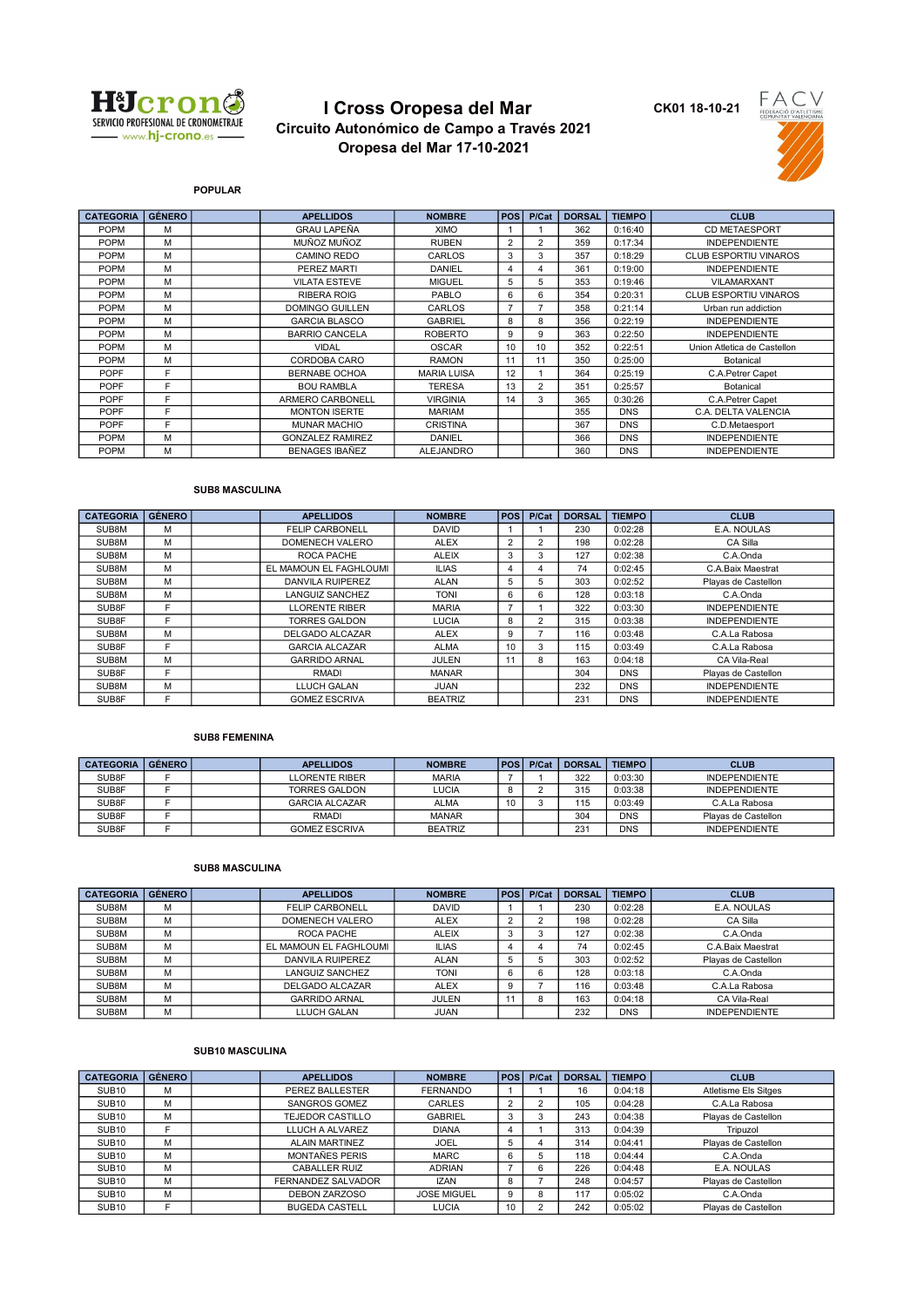| SUB <sub>10</sub> | м | <b>MORALES ESCRIG</b>     | <b>MARCOS</b>    | 11 | 9  | 238 | 0:05:06    | Playas de Castellon |
|-------------------|---|---------------------------|------------------|----|----|-----|------------|---------------------|
| SUB <sub>10</sub> | M | <b>BORT HERRADOR</b>      | <b>MIGUEL</b>    | 12 | 10 | 240 | 0:05:07    | Playas de Castellon |
| SUB <sub>10</sub> | M | <b>LOZANO GOMEZ</b>       | <b>ADRIAN</b>    | 13 | 11 | 244 | 0:05:09    | Playas de Castellon |
| SUB <sub>10</sub> | м | PUERTO MIR                | PABLO            | 14 | 12 | 245 | 0:05:14    | Playas de Castellon |
| SUB <sub>10</sub> | м | <b>CENTELLES TOMAS</b>    | <b>PACO</b>      | 15 | 13 | 119 | 0:05:17    | C.A.Onda            |
| SUB <sub>10</sub> | F | <b>RIBES DEL VILLAR</b>   | <b>PAULA</b>     | 16 | 3  | 250 | 0:05:19    | Playas de Castellon |
| SUB <sub>10</sub> | F | <b>RIBES DEL VILLAR</b>   | <b>ANA</b>       | 17 |    | 235 | 0:05:24    | Playas de Castellon |
| SUB <sub>10</sub> | м | <b>CANO BORT</b>          | <b>HECTOR</b>    | 18 | 14 | 160 | 0:05:40    | CA Vila-Real        |
| SUB <sub>10</sub> | M | <b>PITARCH SALES</b>      | POL              | 19 | 15 | 246 | 0:05:46    | Playas de Castellon |
| SUB <sub>10</sub> | м | <b>VELA PELLICER</b>      | <b>NICOLAS</b>   | 20 | 16 | 161 | 0:05:46    | CA Vila-Real        |
| SUB <sub>10</sub> | F | AIBAR SANSANO             | <b>CLARA</b>     | 21 | 5  | 120 | 0:05:50    | C.A.Onda            |
| SUB <sub>10</sub> | F | RODRIGUEZ LEVONI          | <b>NOA</b>       | 22 | 6  | 239 | 0:06:00    | Playas de Castellon |
| SUB <sub>10</sub> | м | <b>FERRANDO RIVAS</b>     | <b>MARIO</b>     | 23 | 17 | 241 | 0:06:27    | Playas de Castellon |
| SUB <sub>10</sub> | F | <b>GONZALEZ FERNANDEZ</b> | <b>GRETA</b>     | 24 |    | 225 | 0:06:33    | E.A. NOULAS         |
| SUB <sub>10</sub> | F | VINUESA JOVANI            | <b>SIRA</b>      | 25 | 8  | 249 | 0:07:22    | Playas de Castellon |
| SUB <sub>10</sub> | м | <b>DANVILA RUIPEREZ</b>   | <b>ERIK</b>      |    |    | 237 | <b>DNS</b> | Playas de Castellon |
| SUB <sub>10</sub> | м | <b>NEVOT GUALSAQUI</b>    | <b>AARON</b>     |    |    | 233 | <b>DNS</b> | Oropesa corre       |
| SUB <sub>10</sub> | м | <b>CASAL SVEZEN</b>       | <b>JONATHAN</b>  |    |    | 234 | <b>DNS</b> | Oropesa corre       |
| <b>SUB10</b>      | F | <b>GUAITA HERRERO</b>     | <b>VALENTINA</b> |    |    | 236 | <b>DNS</b> | Playas de Castellon |
| SUB <sub>10</sub> | F | <b>PRADES ARNAL</b>       | <b>LOLA</b>      |    |    | 247 | <b>DNS</b> | Playas de Castellon |

## SUB10 FEMENINA

| <b>CATEGORIA</b>  | <b>GÉNERO</b> | <b>APELLIDOS</b>          | <b>NOMBRE</b>    | POS | P/Cat | <b>DORSAL</b> | <b>TIEMPO</b> | <b>CLUB</b>         |
|-------------------|---------------|---------------------------|------------------|-----|-------|---------------|---------------|---------------------|
| SUB <sub>10</sub> |               | LLUCH A ALVAREZ           | <b>DIANA</b>     |     |       | 313           | 0:04:39       | Tripuzol            |
| SUB <sub>10</sub> |               | <b>BUGEDA CASTELL</b>     | <b>LUCIA</b>     | 10  |       | 242           | 0:05:02       | Playas de Castellon |
| SUB <sub>10</sub> |               | <b>RIBES DEL VILLAR</b>   | PAULA            | 16  | 3     | 250           | 0:05:19       | Playas de Castellon |
| SUB <sub>10</sub> | F             | <b>RIBES DEL VILLAR</b>   | <b>ANA</b>       | 17  |       | 235           | 0:05:24       | Playas de Castellon |
| SUB <sub>10</sub> | E             | AIBAR SANSANO             | <b>CLARA</b>     | 21  |       | 120           | 0:05:50       | C.A.Onda            |
| SUB <sub>10</sub> |               | RODRIGUEZ LEVONI          | <b>NOA</b>       | 22  | 6     | 239           | 0:06:00       | Playas de Castellon |
| SUB <sub>10</sub> | F             | <b>GONZALEZ FERNANDEZ</b> | <b>GRETA</b>     | 24  |       | 225           | 0:06:33       | E.A. NOULAS         |
| SUB <sub>10</sub> | Е             | VINUESA JOVANI            | <b>SIRA</b>      | 25  | 8     | 249           | 0:07:22       | Playas de Castellon |
| SUB <sub>10</sub> | E             | <b>GUAITA HERRERO</b>     | <b>VALENTINA</b> |     |       | 236           | <b>DNS</b>    | Playas de Castellon |
| SUB <sub>10</sub> |               | PRADES ARNAL              | <b>LOLA</b>      |     |       | 247           | <b>DNS</b>    | Playas de Castellon |

## SUB10 MASCULINA

| <b>CATEGORIA</b>  | <b>GÉNERO</b> | <b>APELLIDOS</b>        | <b>NOMBRE</b>      | <b>POS</b>     | P/Cat          | <b>DORSAL</b> | <b>TIEMPO</b> | <b>CLUB</b>          |
|-------------------|---------------|-------------------------|--------------------|----------------|----------------|---------------|---------------|----------------------|
| SUB <sub>10</sub> | м             | PEREZ BALLESTER         | <b>FERNANDO</b>    |                |                | 16            | 0:04:18       | Atletisme Els Sitges |
| SUB <sub>10</sub> | M             | SANGROS GOMEZ           | CARLES             | $\overline{2}$ | $\overline{2}$ | 105           | 0:04:28       | C.A.La Rabosa        |
| <b>SUB10</b>      | м             | TEJEDOR CASTILLO        | <b>GABRIEL</b>     | 3              | 3              | 243           | 0:04:38       | Playas de Castellon  |
| SUB <sub>10</sub> | M             | <b>ALAIN MARTINEZ</b>   | <b>JOEL</b>        | 5              |                | 314           | 0:04:41       | Playas de Castellon  |
| <b>SUB10</b>      | M             | <b>MONTAÑES PERIS</b>   | <b>MARC</b>        | 6              | 5              | 118           | 0:04:44       | C.A.Onda             |
| SUB <sub>10</sub> | м             | <b>CABALLER RUIZ</b>    | <b>ADRIAN</b>      | 7              | 6              | 226           | 0:04:48       | E.A. NOULAS          |
| SUB <sub>10</sub> | M             | FERNANDEZ SALVADOR      | <b>IZAN</b>        | 8              | 7              | 248           | 0:04:57       | Playas de Castellon  |
| SUB <sub>10</sub> | M             | <b>DEBON ZARZOSO</b>    | <b>JOSE MIGUEL</b> | 9              | 8              | 117           | 0:05:02       | C.A.Onda             |
| <b>SUB10</b>      | M             | <b>MORALES ESCRIG</b>   | <b>MARCOS</b>      | 11             | 9              | 238           | 0:05:06       | Playas de Castellon  |
| SUB <sub>10</sub> | M             | <b>BORT HERRADOR</b>    | <b>MIGUEL</b>      | 12             | 10             | 240           | 0:05:07       | Playas de Castellon  |
| SUB <sub>10</sub> | M             | <b>LOZANO GOMEZ</b>     | <b>ADRIAN</b>      | 13             | 11             | 244           | 0:05:09       | Playas de Castellon  |
| SUB <sub>10</sub> | м             | PUERTO MIR              | PABLO              | 14             | 12             | 245           | 0:05:14       | Playas de Castellon  |
| SUB <sub>10</sub> | м             | <b>CENTELLES TOMAS</b>  | <b>PACO</b>        | 15             | 13             | 119           | 0:05:17       | C.A.Onda             |
| SUB <sub>10</sub> | м             | <b>CANO BORT</b>        | <b>HECTOR</b>      | 18             | 14             | 160           | 0:05:40       | CA Vila-Real         |
| SUB <sub>10</sub> | M             | PITARCH SALES           | <b>POL</b>         | 19             | 15             | 246           | 0:05:46       | Playas de Castellon  |
| SUB <sub>10</sub> | м             | <b>VELA PELLICER</b>    | <b>NICOLAS</b>     | 20             | 16             | 161           | 0:05:46       | CA Vila-Real         |
| SUB <sub>10</sub> | м             | <b>FERRANDO RIVAS</b>   | <b>MARIO</b>       | 23             | 17             | 241           | 0:06:27       | Playas de Castellon  |
| SUB <sub>10</sub> | м             | <b>DANVILA RUIPEREZ</b> | <b>ERIK</b>        |                |                | 237           | <b>DNS</b>    | Playas de Castellon  |
| SUB <sub>10</sub> | м             | <b>NEVOT GUALSAQUI</b>  | <b>AARON</b>       |                |                | 233           | <b>DNS</b>    | Oropesa corre        |
| SUB <sub>10</sub> | м             | <b>CASAL SVEZEN</b>     | <b>JONATHAN</b>    |                |                | 234           | <b>DNS</b>    | Oropesa corre        |

#### SUB12 FEMENINA

| <b>CATEGORIA</b>  | <b>GÉNERO</b> | <b>LICENCIA</b> | <b>APELLIDOS</b>        | <b>NOMBRE</b>  | <b>POS</b>     | P/Cat          | <b>DORSAL</b> | <b>TIEMPO</b> | <b>CLUB</b>             |
|-------------------|---------------|-----------------|-------------------------|----------------|----------------|----------------|---------------|---------------|-------------------------|
| SUB <sub>12</sub> |               | EV4024          | <b>GONZALEZ ZACARES</b> | <b>ADRIANA</b> |                |                | 165           | 0:06:50       | C.C.La Rabosa de Alzira |
| SUB <sub>12</sub> | F             | EC4114          | <b>GARCIA DOMINGUEZ</b> | <b>BLANCA</b>  | $\overline{2}$ | $\overline{2}$ | 202           | 0:07:01       | CA Vila-Real            |
| <b>SUB12</b>      | F             | EC4053          | <b>MARZAL BERICAT</b>   | <b>SARA</b>    | 3              | 3              | 50            | 0:07:05       | C.A.Baix Maestrat       |
| <b>SUB12</b>      | F             | <b>MUN</b>      | <b>MACIAN MONZO</b>     | LAIA           | 4              | 4              | 252           | 0:07:29       | Playas de Castellon     |
| SUB <sub>12</sub> | F             | EC4117          | ALVAREZ VELASCO         | <b>ADRIANA</b> | 5              | 5              | 201           | 0:07:34       | CA Vila-Real            |
| SUB <sub>12</sub> | F             | CC819           | <b>SERRANO</b>          | <b>VIOLETA</b> | 6              | 6              | 324           | 0:07:41       | C.A.DEPORTE AND LIFE    |
| <b>SUB12</b>      | F             | <b>MUN</b>      | QUEROL MOHEDO           | <b>PAULA</b>   | 7              |                | 254           | 0:07:44       | Playas de Castellon     |
| <b>SUB12</b>      | F.            | EC4174          | <b>CERCOS MECHO</b>     | <b>ADRIANA</b> | 8              | 8              | 227           | 0:07:47       | E.A. NOULAS             |
| <b>SUB12</b>      | F             | <b>MUN</b>      | SANCHO ORTEGA           | <b>MARTA</b>   | 9              | 9              | 262           | 0:07:57       | Playas de Castellon     |
| SUB <sub>12</sub> | F             | <b>MUN</b>      | <b>VALERO ALARCON</b>   | CLARA          | 10             | 10             | 251           | 0:08:24       | Playas de Castellon     |
| SUB <sub>12</sub> | F             | <b>MUN</b>      | <b>LONZA GONZALEZ</b>   | LEIRE MILENA   | 11             | 11             | 268           | 0:08:28       | Playas de Castellon     |
| <b>SUB12</b>      | F             | <b>MUN</b>      | <b>CARRASCO TOBIAS</b>  | <b>MALENA</b>  | 12             | 12             | 261           | 0:09:01       | Playas de Castellon     |
| SUB <sub>12</sub> | F             | <b>MUN</b>      | PROVINCIALES MEY        | <b>PAULA</b>   | 13             | 13             | 264           | 0:09:01       | Playas de Castellon     |
| <b>SUB12</b>      | F             | EC4062          | <b>VAREA RIUS</b>       | <b>VALERIA</b> |                |                | 52            | <b>DNS</b>    | C.A.Baix Maestrat       |
| <b>SUB12</b>      | F             | <b>MUN</b>      | <b>TORRENT COSA</b>     | CARLA          |                |                | 269           | <b>DNS</b>    | Playas de Castellon     |
| <b>SUB12</b>      | F             | <b>MUN</b>      | <b>FLOR PEREZ</b>       | <b>SOFIA</b>   |                |                | 312           | <b>DNS</b>    | Playas de Castellon     |
| <b>SUB12</b>      | F             | CC818           | <b>RIBES</b>            | <b>BERTA</b>   |                |                | 325           | <b>DNS</b>    | C.A.DEPORTE AND LIFE    |
| SUB <sub>12</sub> | F             | EC4059          | DE LA FUENTE PRIETO     | <b>AINHOA</b>  |                |                | 49            | <b>DNS</b>    | C.A.Baix Maestrat       |
| SUB <sub>12</sub> | F             | EC4058          | QUEROL MESTRE           | ARLET          |                |                | 51            | <b>DNS</b>    | C.A.Baix Maestrat       |
| SUB <sub>12</sub> | F             | EC4326          | ARROYO QUINTERO         | <b>ISABELA</b> |                |                | 77            | <b>DNS</b>    | C.A.DEPORTE AND LIFE    |
| <b>SUB12</b>      | F             | EA4125          | PEREZ PEREZ             | <b>MATILDA</b> |                |                | 132           | <b>DNS</b>    | C.A.Petrer Capet        |
| <b>SUB12</b>      | F             | <b>MUN</b>      | PEREZ VEGA              | LOLA           |                |                | 253           | <b>DNS</b>    | Playas de Castellon     |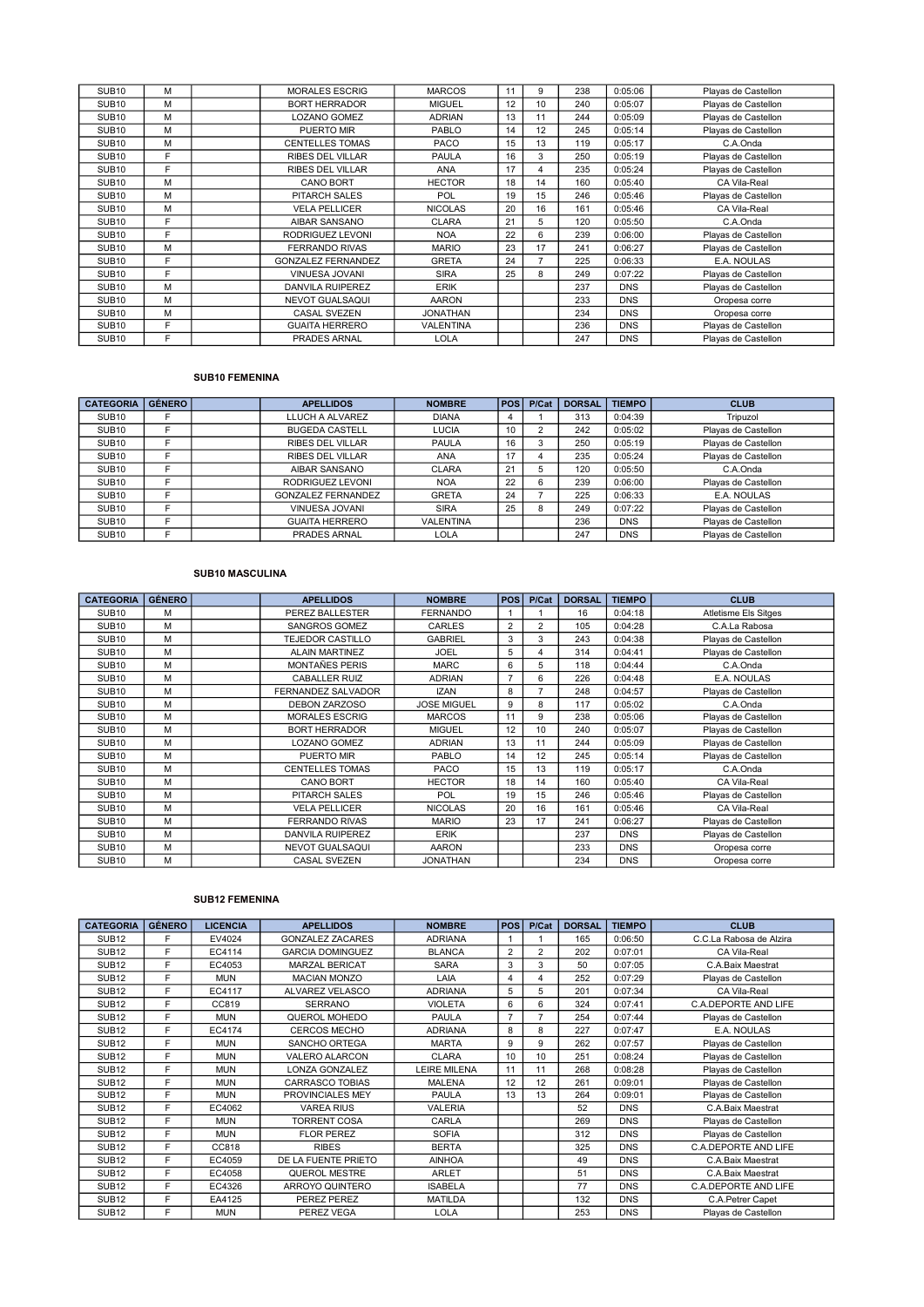#### SUB12 MASCULINA

| <b>CATEGORIA</b>  | <b>GÉNERO</b> | <b>LICENCIA</b> | <b>APELLIDOS</b>        | <b>NOMBRE</b>         | <b>POS</b>     | P/Cat          | <b>DORSAL</b> | <b>TIEMPO</b> | <b>CLUB</b>             |
|-------------------|---------------|-----------------|-------------------------|-----------------------|----------------|----------------|---------------|---------------|-------------------------|
| SUB <sub>12</sub> | м             | EC4215          | <b>ROIG DIAGO</b>       | <b>RUBEN</b>          |                |                | 310           | 0:06:03       | CA LA VALL D'UIXO       |
| <b>SUB12</b>      | M             | EC4204          | COLLADO NAVARRO         | <b>ANTONIO</b>        | $\overline{2}$ | $\overline{2}$ | 123           | 0:06:17       | C.A.Onda                |
| <b>SUB12</b>      | M             | EC4378          | <b>GUAITA HERRERO</b>   | LEO                   | 3              | 3              | 257           | 0:06:27       | Playas de Castellon     |
| SUB <sub>12</sub> | M             | <b>MUN</b>      | <b>FELIX INIESTA</b>    | <b>HUGO</b>           | $\overline{4}$ | $\overline{4}$ | 265           | 0:06:29       | Playas de Castellon     |
| SUB <sub>12</sub> | M             | EC4054          | TRUJILLO DOMINGUEZ      | <b>MARTIN</b>         | 5              | 5              | 48            | 0:06:33       | C.A.Baix Maestrat       |
| SUB <sub>12</sub> | м             | EV4027          | <b>SILVENTE TOMAS</b>   | <b>ALBERTO</b>        | 6              | 6              | 164           | 0:06:49       | C.C.La Rabosa de Alzira |
| <b>SUB12</b>      | M             | <b>MUN</b>      | <b>GRYTSENKO</b>        | <b>ALEX</b>           | $\overline{7}$ | $\overline{7}$ | 260           | 0:06:57       | Playas de Castellon     |
| <b>SUB12</b>      | M             | EC4061          | <b>SIMO BURGUILLO</b>   | PAU                   | 8              | 8              | 47            | 0:06:58       | C.A.Baix Maestrat       |
| <b>SUB12</b>      | M             | <b>MUN</b>      | <b>SERNA VILLAGRASA</b> | <b>MARC</b>           | 9              | 9              | 267           | 0:06:58       | Playas de Castellon     |
| <b>SUB12</b>      | M             | <b>MUN</b>      | <b>RUIZ HENRIQUES</b>   | <b>IVAN</b>           | 10             | 10             | 256           | 0:07:01       | Playas de Castellon     |
| <b>SUB12</b>      | M             | EC4113          | SANCHEZ GONZALEZ        | <b>GUILLEM</b>        | 11             | 11             | 200           | 0:07:08       | CA Vila-Real            |
| <b>SUB12</b>      | м             | <b>MUN</b>      | <b>SUAREZ RODRIGUEZ</b> | <b>HUGO</b>           | 12             | 12             | 258           | 0:07:08       | Playas de Castellon     |
| SUB <sub>12</sub> | M             | EC4060          | <b>GUZMAN MARTINEZ</b>  | <b>MARC</b>           | 13             | 13             | 199           | 0:07:13       | CA Vila-Real            |
| <b>SUB12</b>      | M             | EC4031          | <b>JODAR TIHAN</b>      | <b>EDUARD NICOLAS</b> | 14             | 14             | 121           | 0:07:26       | C.A.Onda                |
| <b>SUB12</b>      | м             | EC4018          | ROCA PACHE              | <b>FERRAN</b>         | 15             | 15             | 122           | 0:07:45       | C.A.Onda                |
| <b>SUB12</b>      | M             | EC4381          | PITARCH SALES           | <b>BIEL</b>           | 16             | 16             | 255           | 0:08:10       | Playas de Castellon     |
| <b>SUB12</b>      | M             | EC4057          | <b>BARREDA ESCUDER</b>  | <b>ERIC</b>           | 17             | 17             | 43            | 0:08:10       | C.A.Baix Maestrat       |
| SUB <sub>12</sub> | м             | <b>MUN</b>      | <b>ARAZO PERMUY</b>     | <b>JAIME</b>          | 18             | 18             | 263           | 0:08:41       | Playas de Castellon     |
| <b>SUB12</b>      | M             | EV4070          | <b>DELMONTE VICENTE</b> | <b>MARC</b>           | 19             | 19             | 44            | 0:08:58       | C.A.Baix Maestrat       |
| <b>SUB12</b>      | м             | EC4063          | POY PIUS                | <b>ADRIA</b>          | 20             | 20             | 46            | 0:08:59       | C.A.Baix Maestrat       |
| <b>SUB12</b>      | M             | EC4161          | <b>HUGUET NINOT</b>     | <b>GUILLEM</b>        | 21             | 21             | 316           | 0:09:50       | CA Vila-Real            |
| <b>SUB12</b>      | M             | EC4161          | <b>HARA</b>             | DAVID ALEXANDRU       | 22             | 22             | 45            | 0:10:13       | C.A.Baix Maestrat       |
| <b>SUB12</b>      | м             | <b>MUN</b>      | PRADES ARNAL            | <b>TONI</b>           |                |                | 266           | <b>DNS</b>    | Playas de Castellon     |
| <b>SUB12</b>      | M             | <b>MUN</b>      | ANDRES FOLCH            | <b>DANIEL</b>         |                |                | 259           | <b>DNS</b>    | Playas de Castellon     |
| <b>SUB12</b>      | M             | EC4055          | ARNEDO DEBRAY           | <b>FELIPE</b>         |                |                | 42            | <b>DNS</b>    | C.A.Baix Maestrat       |

## SUB14 FEMENINA

| <b>CATEGORIA</b>  | <b>GÉNERO</b> | <b>LICENCIA</b> | <b>APELLIDOS</b>         | <b>NOMBRE</b>  | <b>POS</b>     | P/Cat          | <b>DORSAL</b> | <b>TIEMPO</b> | <b>CLUB</b>                    |
|-------------------|---------------|-----------------|--------------------------|----------------|----------------|----------------|---------------|---------------|--------------------------------|
| SUB <sub>14</sub> | F             | CS 8548         | PORTOLES RODRIGUEZ       | <b>NAIA</b>    |                |                | 78            | 0:07:49       | <b>C.A.DEPORTE AND LIFE</b>    |
| SUB <sub>14</sub> | E             | EC4251          | <b>LLLIDO ADSUARA</b>    | <b>SARA</b>    | $\overline{2}$ | $\overline{2}$ | 218           | 0:08:07       | COL.EXCMA.DIPUTACIÓN CASTELLÓN |
| SUB <sub>14</sub> | F             | EC4256          | BERNAD CABALLERO         | <b>LUCIA</b>   | 3              | 3              | 216           | 0:08:07       | COL.EXCMA.DIPUTACIÓN CASTELLÓN |
| SUB <sub>14</sub> | F             | EC4253          | <b>RAMOS FARAH</b>       | <b>MARIA</b>   | 4              | $\overline{4}$ | 220           | 0:08:12       | COL.EXCMA.DIPUTACIÓN CASTELLÓN |
| SUB <sub>14</sub> | F             | EC4287          | RENAU TELO               | <b>ANDREA</b>  | 5              | 5              | 323           | 0:08:41       | COL.EXCMA.DIPUTACIÓN CASTELLÓN |
| SUB <sub>14</sub> | F             | EC4179          | SILVESTRE GOMEZ          | <b>NADIA</b>   | 6              | 6              | 228           | 0:08:42       | E.A. NOULAS                    |
| <b>SUB14</b>      | E             | EC4267          | <b>LLUCH PALACIOS</b>    | <b>VEGA</b>    | $\overline{7}$ | $\overline{7}$ | 219           | 0:08:44       | COL.EXCMA.DIPUTACIÓN CASTELLÓN |
| SUB <sub>14</sub> | F             | EC4258          | <b>CANOS LLIDO</b>       | <b>IRENE</b>   | 8              | 8              | 217           | 0:08:50       | COL.EXCMA.DIPUTACIÓN CASTELLÓN |
| SUB <sub>14</sub> | F             | EV4069          | <b>SANCHEZ PEREZ</b>     | LAURA          | 9              | 9              | 156           | 0:08:57       | CA Silla                       |
| SUB <sub>14</sub> | F             | EC4243          | ALVAREZ AGUILELLA        | CARMEN         | 10             | 10             | 215           | 0:09:30       | COL EXCMA DIPUTACIÓN CASTELLÓN |
| SUB <sub>14</sub> | F             | EC4242          | <b>ALMELA ISACH</b>      | ANGELA         | 11             | 11             | 214           | 0:09:35       | COL.EXCMA.DIPUTACIÓN CASTELLÓN |
| SUB <sub>14</sub> | F             | EC4368          | <b>SANZ BLANCO</b>       | <b>MARTINA</b> | 12             | 12             | 272           | 0:09:36       | Playas de Castellon            |
| SUB <sub>14</sub> | F             | EC4365          | <b>LLIDO FERNANDEZ</b>   | <b>ALICIA</b>  | 13             | 13             | 270           | 0:09:53       | Playas de Castellon            |
| SUB <sub>14</sub> | F             | EC4068          | <b>LOPEZ CID</b>         | LEIRE          | 14             | 14             | 62            | 0:09:55       | C.A.Baix Maestrat              |
| <b>SUB14</b>      | F             | EC4067          | EL MAMOUN EL FAGHLOUMI   | <b>YASMINA</b> | 15             | 15             | 61            | 0:12:03       | C.A.Baix Maestrat              |
| <b>SUB14</b>      | Е             | EC4367          | <b>PARIS GUAL</b>        | <b>IRIS</b>    |                |                | 273           | <b>DNS</b>    | Playas de Castellon            |
| SUB <sub>14</sub> | F             | EC4064          | <b>BUENO LORES</b>       | <b>ROCIO</b>   |                |                | 58            | <b>DNS</b>    | C.A.Baix Maestrat              |
| SUB <sub>14</sub> | F             | EC4071          | <b>CONESA GRAU</b>       | <b>ALBA</b>    |                |                | 59            | <b>DNS</b>    | C.A.Baix Maestrat              |
| SUB <sub>14</sub> | F             | EC4072          | <b>BALSELLS BALSELLS</b> | CARLA          |                |                | 57            | <b>DNS</b>    | C.A.Baix Maestrat              |
| SUB <sub>14</sub> | F             | EC4066          | <b>CONESA GRAU</b>       | <b>EMMA</b>    |                |                | 60            | <b>DNS</b>    | C.A.Baix Maestrat              |
| <b>SUB14</b>      | F             | EC4240          | <b>RMADI</b>             | <b>RANIA</b>   |                |                | 274           | <b>DNS</b>    | Playas de Castellon            |
| SUB <sub>14</sub> | F             | EC4064          | <b>BUENO LORES</b>       | <b>ROCIO</b>   |                |                | 58            | <b>DNS</b>    | C.A.Baix Maestrat              |
| SUB <sub>14</sub> | F             | EC4071          | <b>CONESA GRAU</b>       | <b>ALBA</b>    |                |                | 59            | <b>DNS</b>    | C.A.Baix Maestrat              |
| <b>SUB14</b>      | F             | EC4072          | <b>BALSELLS BALSELLS</b> | CARLA          |                |                | 57            | <b>DNS</b>    | C.A.Baix Maestrat              |
| SUB <sub>14</sub> | F             | EC4066          | <b>CONESA GRAU</b>       | <b>EMMA</b>    |                |                | 60            | <b>DNS</b>    | C.A.Baix Maestrat              |

#### SUB14 MASCULINA

| <b>CATEGORIA</b>  | <b>GÉNERO</b> | <b>LICENCIA</b> | <b>APELLIDOS</b>        | <b>NOMBRE</b>  | <b>POS</b>     | P/Cat          | <b>DORSAL</b> | <b>TIEMPO</b> | <b>CLUB</b>                    |
|-------------------|---------------|-----------------|-------------------------|----------------|----------------|----------------|---------------|---------------|--------------------------------|
| SUB <sub>14</sub> | м             | EV4011          | SANGIL CASADO           | ALEX           |                |                | 106           | 0:07:00       | C.A.La Rabosa                  |
| SUB <sub>14</sub> | M             | EC4069          | <b>MARZAL BERICAT</b>   | JUAN           | $\overline{2}$ | $\overline{2}$ | 54            | 0:07:05       | C.A.Baix Maestrat              |
| SUB <sub>14</sub> | м             | V 24245         | LLUCH ALVAREZ           | <b>JORGE</b>   | 3              | 3              | 317           | 0:07:14       | C.A.The Kenyan Urban Way       |
| <b>SUB14</b>      | м             | EV4014          | <b>SANGROS GOMEZ</b>    | ANDREU         | 4              | 4              | 170           | 0:07:19       | C.C.La Rabosa de Alzira        |
| SUB <sub>14</sub> | M             | EC4139          | MADRIGAL DE LA VEGA     | MANEL          | 5              | 5              | 221           | 0:07:47       | COL.EXCMA.DIPUTACIÓN CASTELLÓN |
| SUB <sub>14</sub> | M             | EV4070          | DOMENECH VALERO         | <b>XAVI</b>    | 6              | 6              | 155           | 0:07:49       | <b>CA SILLA</b>                |
| SUB <sub>14</sub> | M             | EC4264          | <b>GIL BELTRAN</b>      | <b>ALEIX</b>   | $\overline{7}$ |                | 210           | 0:07:52       | COL.EXCMA.DIPUTACIÓN CASTELLÓN |
| <b>SUB14</b>      | м             | EA4406          | <b>GISBERT MORAL</b>    | <b>JORGE</b>   | 8              | 8              | 26            | 0:07:54       | Atletismo Alcoy                |
| <b>SUB14</b>      | M             | EC4266          | <b>IBAÑEZ GIL</b>       | <b>IKER</b>    | 9              | 9              | 211           | 0:07:56       | COL.EXCMA.DIPUTACIÓN CASTELLÓN |
| SUB <sub>14</sub> | M             | EV4012          | <b>GONZALEZ ZACARES</b> | <b>DANIEL</b>  | 10             | 10             | 168           | 0:07:58       | C.C.La Rabosa de Alzira        |
| SUB <sub>14</sub> | M             | <b>MUN</b>      | <b>MARTINEZ ALSINA</b>  | <b>ALBERT</b>  | 11             | 11             | 278           | 0:08:04       | Playas de Castellon            |
| <b>SUB14</b>      | м             | EV4299          | <b>BLASCO PEIRO</b>     | PAU            | 12             | 12             | 148           | 0:08:05       | C.A.SAFOR-TEIKA                |
| SUB <sub>14</sub> | M             | EC4112          | <b>GIMENEZ SALGADO</b>  | <b>SAMUEL</b>  | 13             | 13             | 207           | 0:08:11       | COL.EXCMA.DIPUTACIÓN CASTELLÓN |
| SUB <sub>14</sub> | M             | EV4028          | DELGADO ALCAZAR         | <b>MARC</b>    | 14             | 14             | 167           | 0:08:13       | C.C.La Rabosa de Alzira        |
| SUB <sub>14</sub> | м             | EC4056          | DE LA CHICA RASADEN     | <b>HUGO</b>    | 15             | 15             | 206           | 0:08:18       | COL.EXCMA.DIPUTACIÓN CASTELLÓN |
| <b>SUB14</b>      | M             | EC4260          | CAUDET PEDRAJAS         | <b>ADRIAN</b>  | 16             | 16             | 209           | 0:08:22       | COL.EXCMA.DIPUTACIÓN CASTELLÓN |
| SUB <sub>14</sub> | M             | <b>MUN</b>      | PASCUAL ALONSO          | <b>IKER</b>    | 17             | 17             | 277           | 0:09:00       | Playas de Castellon            |
| <b>SUB14</b>      | M             | EV4023          | SANGIL CASADO           | <b>MARCOS</b>  | 18             | 18             | 169           | 0:09:20       | C.C.La Rabosa de Alzira        |
| SUB <sub>14</sub> | м             | EC4127          | PINEDO RUBERT           | MANEL          | 19             | 19             | 203           | 0:09:41       | CA Vila-Real                   |
| SUB <sub>14</sub> | M             | <b>MUN</b>      | <b>FERRANDO RIVAS</b>   | <b>CESAR</b>   | 20             | 20             | 276           | 0:10:23       | Playas de Castellon            |
| SUB <sub>14</sub> | м             | <b>MUN</b>      | <b>CASTELL GOMIS</b>    | CARLOS         | 21             | 21             | 275           | 0:10:53       | Playas de Castellon            |
| <b>SUB14</b>      | м             | EC4070          | <b>SEGARRA BELTRAN</b>  | <b>GUILLEM</b> |                |                | 56            | <b>DNS</b>    | C.A.Baix Maestrat              |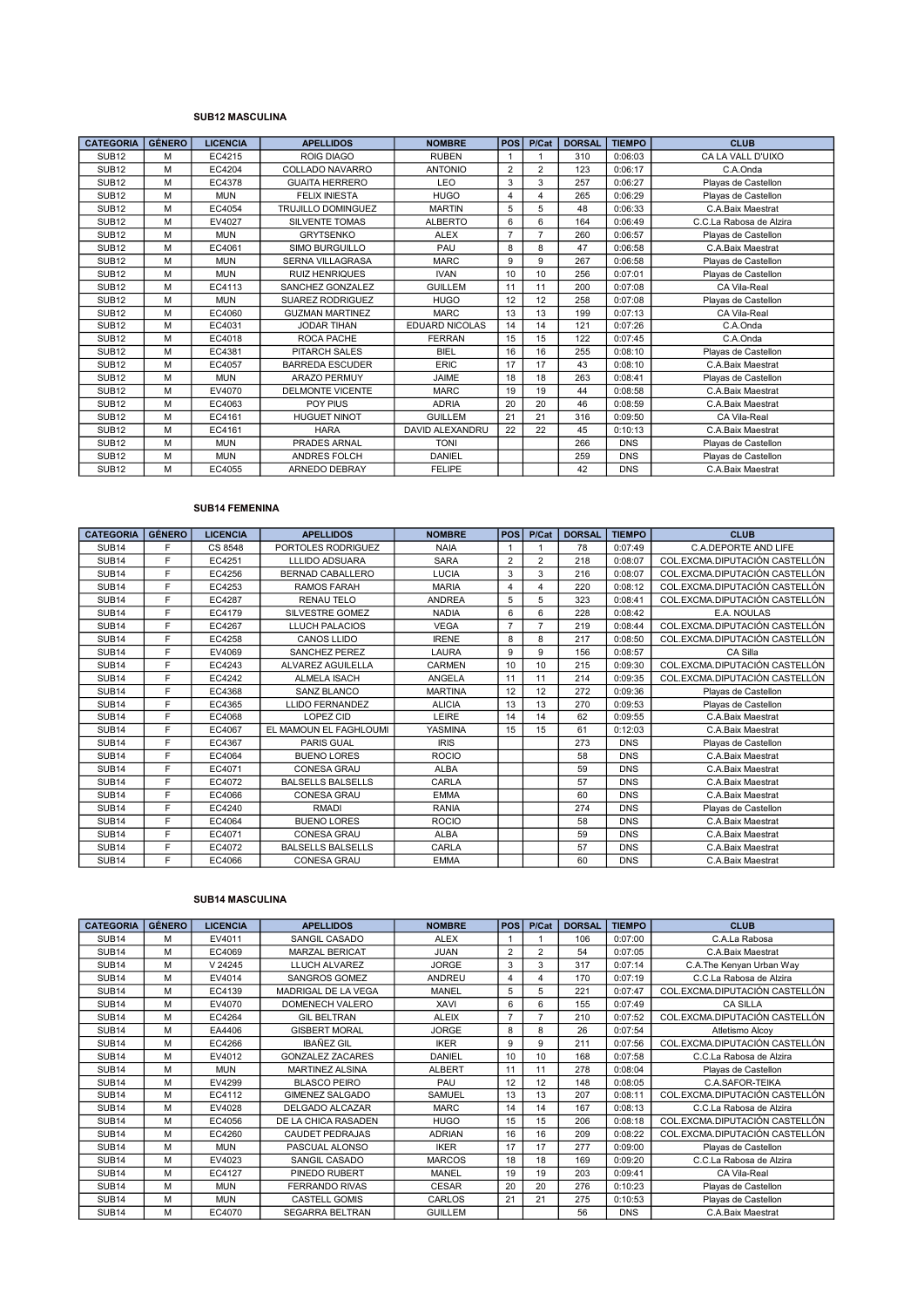| SUB <sub>14</sub> | м | EV4301     | <b>PRATS AVARGUES</b>   | <b>JOAN</b>   |  | 150 | <b>DNS</b> | C.A.SAFOR-TEIKA                |
|-------------------|---|------------|-------------------------|---------------|--|-----|------------|--------------------------------|
| SUB <sub>14</sub> | м | EC4005     | <b>VELARDE PUERTO</b>   | <b>ERIC</b>   |  | 125 | <b>DNS</b> | C.A.Onda                       |
| SUB <sub>14</sub> | м | EC4013     | <b>RAMOS PITARCH</b>    | <b>SAMUEL</b> |  | 124 | <b>DNS</b> | C.A.Onda                       |
| SUB <sub>14</sub> | м | <b>MUN</b> | <b>BROCH SERRANO</b>    | <b>BRUNO</b>  |  | 208 | <b>DNS</b> | COL.EXCMA.DIPUTACIÓN CASTELLÓN |
| SUB <sub>14</sub> | м | <b>MUN</b> | PERIS PALLARES          | <b>ADRIAN</b> |  | 212 | <b>DNS</b> | COL.EXCMA.DIPUTACIÓN CASTELLÓN |
| SUB <sub>14</sub> | м | <b>MUN</b> | <b>SIEVEKE AGUT</b>     | <b>SAMUEL</b> |  | 213 | <b>DNS</b> | COL.EXCMA.DIPUTACIÓN CASTELLÓN |
| SUB <sub>14</sub> | м | <b>MUN</b> | ORDUÑA SEGURA           | <b>MIGUEL</b> |  | 271 | <b>DNS</b> | Playas de Castellon            |
| SUB <sub>14</sub> | м | EC4065     | QUEROL ABELLA           | <b>MAIOL</b>  |  | 55  | <b>DNS</b> | C.A.Baix Maestrat              |
| SUB <sub>14</sub> | м | EC4073     | <b>CUARTERO RAMON</b>   | <b>JOEL</b>   |  | 53  | <b>DNS</b> | C.A.Baix Maestrat              |
| SUB <sub>14</sub> | M | EA4417     | <b>GILABERT GISBERT</b> | <b>HUGO</b>   |  | 35  | <b>DNS</b> | Atletismo Alcoy                |

# SUB16 FEMENINA

| <b>CATEGORIA</b>  | <b>GÉNERO</b> | <b>LICENCIA</b> | <b>APELLIDOS</b>         | <b>NOMBRE</b>  | <b>POS</b>     | P/Cat          | <b>DORSAL</b> | <b>TIEMPO</b> | <b>CLUB</b>             |
|-------------------|---------------|-----------------|--------------------------|----------------|----------------|----------------|---------------|---------------|-------------------------|
| SUB <sub>16</sub> | F             | V 24141         | PALLAS GARCIA DEL BUSTO  | <b>NATALIA</b> |                |                | 291           | 0:11:09       | Playas de Castellon     |
| SUB <sub>16</sub> | F.            | V 24056         | <b>GONZALEZ CEBRIAN</b>  | <b>ALICIA</b>  | $\overline{2}$ | $\overline{2}$ | 191           | 0:11:35       | CA Silla                |
| SUB <sub>16</sub> | F             | V 24225         | <b>GIL VIDAGANY</b>      | <b>LUCIA</b>   | 3              | 3              | 190           | 0:11:44       | CA Silla                |
| SUB <sub>16</sub> | F.            | EV4008          | <b>LUJAN MONERRI</b>     | <b>MERIEL</b>  | 4              | 4              | 109           | 0:11:55       | C.A.La Rabosa           |
| SUB <sub>16</sub> | F             | CS 8475         | SOTO PEREZ               | <b>NADIA</b>   | 5              | 5              | 295           | 0:11:57       | Playas de Castellon     |
| SUB <sub>16</sub> | F.            | EV4304          | PALLAS GARCIA DEL BUSTO  | <b>DANIELA</b> | 6              | 6              | 321           | 0:12:12       | C.A. Algemesi           |
| SUB <sub>16</sub> | F             | CS 8371         | <b>BAGAN MARTI</b>       | <b>NEUS</b>    | $\overline{7}$ | $\overline{7}$ | 287           | 0:12:13       | Playas de Castellon     |
| SUB <sub>16</sub> | F.            | A 16204         | POVEDA PINA              | <b>NURIA</b>   | 8              | 8              | 140           | 0:12:15       | C.A.Petrer Capet        |
| SUB <sub>16</sub> | F             | A 16198         | ABAD CHAPARRO            | <b>SARA</b>    | 9              | 9              | 137           | 0:12:20       | C.A.Petrer Capet        |
| SUB <sub>16</sub> | F             | EC4049          | ORTIZ MALLOL             | <b>LUCIA</b>   | 10             | 10             | 290           | 0:12:20       | Playas de Castellon     |
| SUB <sub>16</sub> | F             | EC4098          | <b>SAFONT TRUJILLO</b>   | <b>MARIA</b>   | 11             | 11             | 293           | 0:12:23       | Playas de Castellon     |
| SUB <sub>16</sub> | F             | EC4104          | <b>GARCIA HARO</b>       | <b>ANIA</b>    | 12             | 12             | 288           | 0:12:23       | Playas de Castellon     |
| SUB <sub>16</sub> | F             | A 11480         | PALOMARES I MARIN        | <b>ANGELS</b>  | 13             | 13             | 13            | 0:12:33       | Atletico Novelda        |
| SUB <sub>16</sub> | F             | EC4083          | ROMERO FERNANDEZ         | <b>ROSER</b>   | 14             | 14             | 292           | 0:13:03       | Playas de Castellon     |
| SUB <sub>16</sub> | F             | EA4422          | <b>VALLES SOROLLA</b>    | SONIA          | 15             | 15             | 37            | 0:13:13       | Atletismo Alcoy         |
| SUB <sub>16</sub> | F             | EC4076          | <b>ESTEBAN BARRERA</b>   | <b>AROA</b>    | 16             | 16             | 70            | 0:13:32       | C.A.Baix Maestrat       |
| SUB <sub>16</sub> | F             | EV4013          | <b>GOSP LAMBIEZ</b>      | <b>CYNTHIA</b> | 17             | 17             | 174           | 0:13:44       | C.C.La Rabosa de Alzira |
| SUB <sub>16</sub> | F             | A 16343         | <b>GIL BERNABEU</b>      | <b>ALICIA</b>  | 18             | 18             | 138           | 0:14:20       | C.A.Petrer Capet        |
| SUB <sub>16</sub> | F             | EC4046          | JANANE BARKALIL          | <b>SARA</b>    | 19             | 19             | 289           | 0:14:52       | Playas de Castellon     |
| SUB <sub>16</sub> | F             | V 24226         | <b>SANCHEZ PEREZ</b>     | PAULA          | 20             | 20             | 192           | 0:15:13       | CA Silla                |
| SUB <sub>16</sub> | F             | EC4078          | <b>BALSELLS BALSELLS</b> | <b>MARIA</b>   |                |                | 68            | <b>DNS</b>    | C.A.Baix Maestrat       |
| SUB <sub>16</sub> | F             | EC4077          | <b>SAYAGO PRADES</b>     | <b>LUCIA</b>   |                |                | 71            | <b>DNS</b>    | C.A.Baix Maestrat       |
| SUB <sub>16</sub> | F             | EA4107          | <b>MARTINEZ SUAREZ</b>   | <b>CLAUDIA</b> |                |                | 139           | <b>DNS</b>    | C.A.Petrer Capet        |
| SUB <sub>16</sub> | F             | EV4001          | <b>LLINARES MORALES</b>  | LAIA           |                |                | 175           | <b>DNS</b>    | C.C.La Rabosa de Alzira |
| SUB <sub>16</sub> | F             | EC4079          | <b>ADDI OMARI</b>        | <b>YASMINE</b> |                |                | 67            | <b>DNS</b>    | C.A.Baix Maestrat       |
| SUB <sub>16</sub> | F             | V 24357         | PERDIGUERO VALDEJUEZA    | <b>ZAIRA</b>   |                |                | 21            | <b>DNS</b>    | Atletisme Els Sitges    |
| SUB <sub>16</sub> | F             | V 24406         | <b>MIRON CAMPOS</b>      | LAURA          |                |                | 20            | <b>DNS</b>    | Atletisme Els Sitges    |
| SUB <sub>16</sub> | F             | EC4101          | SAURA LOPEZ              | <b>IRENE</b>   |                |                | 294           | <b>DNS</b>    | Playas de Castellon     |
| SUB <sub>16</sub> | F             | CC 883          | <b>BUENO LORES</b>       | <b>IRIS</b>    |                |                | 69            | <b>DNS</b>    | C.A.Baix Maestrat       |

# SUB16 MASCULINA

| <b>CATEGORIA</b>  | <b>GÉNERO</b> | <b>LICENCIA</b> | <b>APELLIDOS</b>          | <b>NOMBRE</b>       | <b>POS</b>     | P/Cat           | <b>DORSAL</b> | <b>TIEMPO</b> | <b>CLUB</b>              |
|-------------------|---------------|-----------------|---------------------------|---------------------|----------------|-----------------|---------------|---------------|--------------------------|
| SUB <sub>16</sub> | М             | V 24243         | <b>LLEDO DIAZ</b>         | <b>DIEGO</b>        | $\mathbf{1}$   | $\overline{1}$  | 108           | 0:09:44       | C.A.La Rabosa            |
| <b>SUB16</b>      | М             | V 23951         | MOSCARDO MUÑOZ            | <b>ADRIAN</b>       | $\overline{2}$ | $\overline{2}$  | 282           | 0:10:03       | Playas de Castellon      |
| SUB <sub>16</sub> | М             | CC 758          | MARZA GRAU                | <b>DIDAC</b>        | 3              | 3               | 162           | 0:10:09       | CA Vila-Real             |
| SUB <sub>16</sub> | М             | EA4099          | ARMERO CARBONELL          | <b>JUAN GABRIEL</b> | $\overline{4}$ | $\overline{4}$  | 133           | 0:10:11       | C.A.Petrer Capet         |
| SUB <sub>16</sub> | М             | EV4294          | <b>REIG PENADES</b>       | <b>FERRAN</b>       | 5              | 5               | 204           | 0:10:12       | CAVA-ONTINYENT ATLETISME |
| SUB <sub>16</sub> | М             | V 24241         | <b>ESTEVE CASTERA</b>     | <b>ALEJANDRO</b>    | 6              | 6               | 107           | 0:10:13       | C.A.La Rabosa            |
| SUB <sub>16</sub> | М             | CS 8480         | <b>BOULHADI EL BALADI</b> | <b>ADAM</b>         | $\overline{7}$ | $\overline{7}$  | 279           | 0:10:16       | Playas de Castellon      |
| SUB <sub>16</sub> | М             | V 23974         | <b>RIBES SERRANO</b>      | <b>JACOBO</b>       | 8              | 8               | 19            | 0:10:20       | Atletisme Els Sitges     |
| SUB <sub>16</sub> | M             | EC4087          | <b>TORREGROSSA PONS</b>   | <b>MARTI</b>        | 9              | 9               | 286           | 0:10:22       | Playas de Castellon      |
| <b>SUB16</b>      | M             | A 16232         | <b>GONZALVEZ PAYA</b>     | LUIS                | 10             | 10              | 134           | 0:10:28       | C.A.Petrer Capet         |
| SUB <sub>16</sub> | М             | V 24391         | <b>MARTI SUAREZ</b>       | <b>FERRAN</b>       | 11             | 11              | 189           | 0:10:31       | CA Silla                 |
| SUB <sub>16</sub> | M             | EV4002          | SOLER MONZO               | ERIC                | 12             | 12              | 173           | 0:10:38       | C.C.La Rabosa de Alzira  |
| SUB <sub>16</sub> | М             | AA 3287         | <b>RUBIO SANJUAN</b>      | <b>JOSE</b>         | 13             | 13              | 28            | 0:10:40       | Atletismo Alcoy          |
| SUB <sub>16</sub> | M             | EC4321          | PERIS ROURES              | <b>JORDI</b>        | 14             | 14              | 283           | 0:10:42       | Playas de Castellon      |
| SUB <sub>16</sub> | М             | V 23656         | <b>CHILET GARCIA</b>      | CARLOS              | 15             | 15              | 307           | 0:10:43       | Valencia Club Atletismo  |
| SUB <sub>16</sub> | М             | CS 8452         | <b>GALAN CASTRO</b>       | <b>XAVIER</b>       | 16             | 16              | 280           | 0:10:50       | Playas de Castellon      |
| SUB <sub>16</sub> | М             | EV4300          | <b>TODOLI SANCHEZ</b>     | <b>ALEJANDRO</b>    | 17             | 17              | 185           | 0:10:56       | C.A.SAFOR-TEIKA          |
| <b>SUB16</b>      | М             | CS 8483         | <b>SALVO MATEU</b>        | <b>RUBEN</b>        | 18             | 18              | 285           | 0:11:15       | Playas de Castellon      |
| SUB <sub>16</sub> | M             | EA4414          | PONSODA VICENT            | <b>HUGO</b>         | 19             | 19              | 27            | 0:11:21       | Atletismo Alcoy          |
| SUB <sub>16</sub> | М             | CS 8334         | SALVADOR SERRAT           | <b>GREGORI</b>      | 20             | 20              | 66            | 0:11:24       | C.A.Baix Maestrat        |
| SUB <sub>16</sub> | М             | EV4015          | <b>SILVENTE TOMAS</b>     | <b>ALEJANDRO</b>    | 21             | 21              | 172           | 0:11:30       | C.C.La Rabosa de Alzira  |
| SUB <sub>16</sub> | M             | EV4297          | <b>GRAU MIGUEL</b>        | <b>MARC</b>         | 22             | $\overline{22}$ | 152           | 0:11:32       | C.A.SAFOR-TEIKA          |
| SUB <sub>16</sub> | М             | A 12183         | <b>GUERRA FERRANDIZ</b>   | <b>ALEJANDRO</b>    | 23             | 23              | 135           | 0:11:32       | C.A.Petrer Capet         |
| SUB <sub>16</sub> | M             | EC4394          | NAJARRO JUAN              | <b>MARC</b>         | 24             | 24              | 319           | 0:12:00       | C.A.Baix Maestrat        |
| SUB <sub>16</sub> | M             | EA4122          | PEREZ PEREZ               | <b>NICOLAS</b>      | 25             | 25              | 136           | 0:12:04       | C.A.Petrer Capet         |
| SUB <sub>16</sub> | М             | EC4014          | ROCA PACHE                | <b>VICENT</b>       | 26             | 26              | 126           | 0:12:41       | C.A.Onda                 |
| <b>SUB16</b>      | M             | V 24208         | DOMENECH VALERO           | <b>MARC</b>         | 27             | 27              | 188           | 0:12:46       | CA Silla                 |
| SUB <sub>16</sub> | M             | EA4426          | <b>VALLES SOROLLA</b>     | <b>DIEGO</b>        | 28             | 28              | 36            | 0:12:53       | Atletismo Alcoy          |
| SUB <sub>16</sub> | M             | EC4182          | OLIVER ALVAREEZ           | <b>MARIO</b>        | 29             | 29              | 229           | 0:13:37       | E.A. NOULAS              |
| SUB <sub>16</sub> | M             | EV4016          | CABRERO SINISTERRA        | DANIEL              | 30             | 30              | 166           | 0:14:14       | C.C.La Rabosa de Alzira  |
| <b>SUB16</b>      | М             | EC4074          | <b>ALBIOL GINER</b>       | <b>IVAN</b>         |                |                 | 63            | <b>DNS</b>    | C.A.Baix Maestrat        |
| SUB <sub>16</sub> | М             | CS 8333         | <b>CARPENTIER ANGLES</b>  | VALENTIN            |                |                 | 64            | <b>DNS</b>    | C.A.Baix Maestrat        |
| SUB <sub>16</sub> | M             | EV4115          | <b>GUMBAU GRANERO</b>     | <b>GUILLEM</b>      |                |                 | 171           | <b>DNS</b>    | C.C.La Rabosa de Alzira  |
| SUB <sub>16</sub> | M             | CS 8351         | <b>SALES FORCADA</b>      | PAU                 |                |                 | 284           | <b>DNS</b>    | Playas de Castellon      |
| SUB <sub>16</sub> | M             | CS 8501         | <b>MACIAN MONZO</b>       | <b>MARC</b>         |                |                 | 281           | <b>DNS</b>    | Playas de Castellon      |
| SUB <sub>16</sub> | М             | V 24408         | <b>TEN MARTINEZ</b>       | <b>NICOLAS</b>      |                |                 | 17            | <b>DNS</b>    | Atletisme Els Sitges     |
| SUB <sub>16</sub> | M             | V 24407         | VALERO LLAGARIA           | <b>JOAN</b>         |                |                 | 18            | <b>DNS</b>    | Atletisme Els Sitges     |
| SUB <sub>16</sub> | M             | <b>VV7995</b>   | <b>GIMENO PONZ</b>        | <b>JAUME</b>        |                |                 | 318           | <b>DNS</b>    | C.A. L'Alcudia           |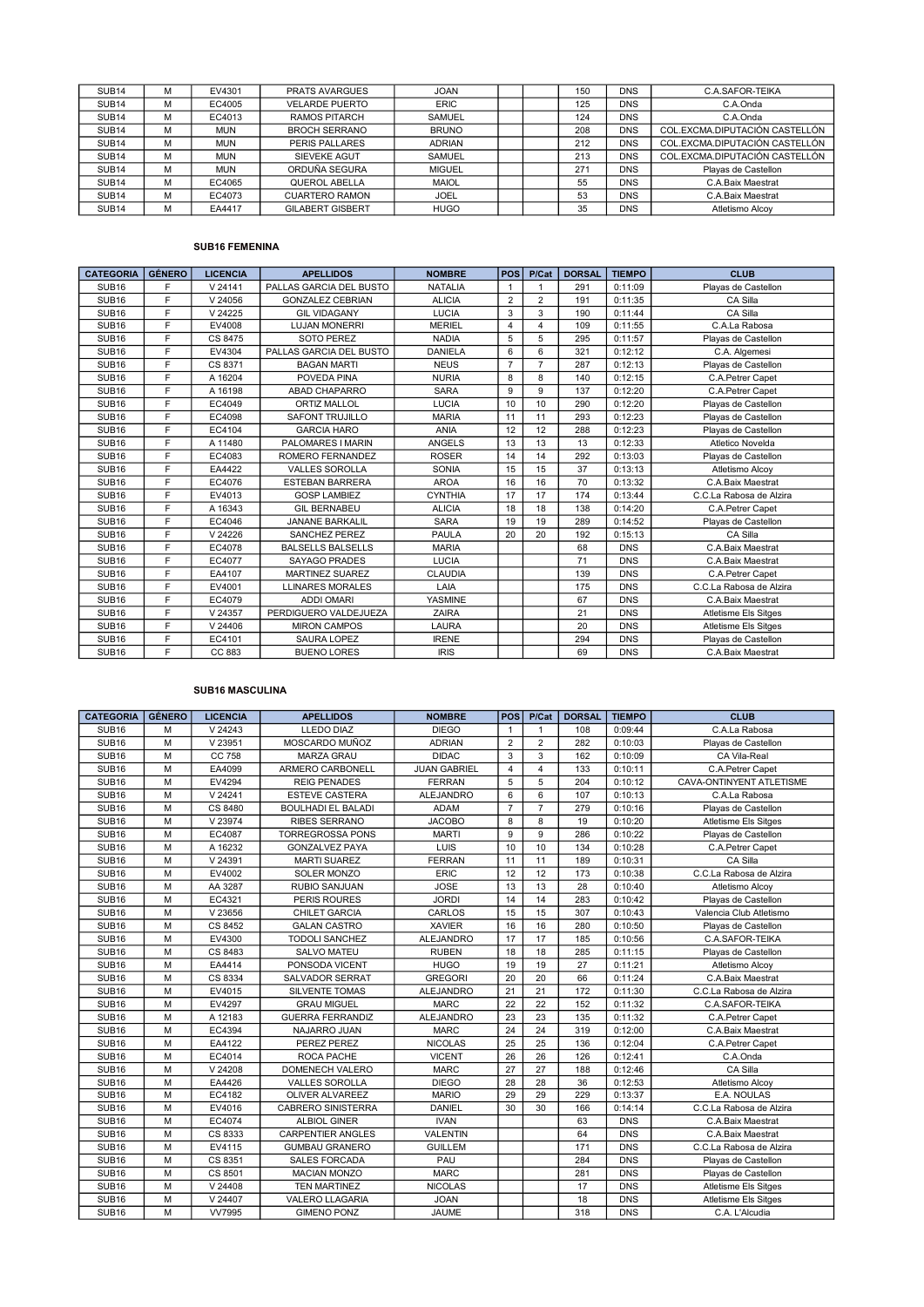| SUB <sub>16</sub> | IVI. | EC4075 | 1.0051<br><b>DELMON</b><br>VICENTE | $n^{\sim}$<br>∽∪∟ |  | $\sim$<br>ы. | <b>DNS</b> | $\sim$<br>A.Baix Maestrat<br>$\mathbf{v}$ |
|-------------------|------|--------|------------------------------------|-------------------|--|--------------|------------|-------------------------------------------|

# SUB18, SUB20 y MASTER FEMENINA

| <b>CATEGORIA</b> | <b>GÉNERO</b> | <b>LICENCIA</b> | <b>APELLIDOS</b>         | <b>NOMBRE</b>        | <b>POS</b>     | P/Cat          | <b>DORSAL</b> | <b>TIEMPO</b> | <b>CLUB</b>              |
|------------------|---------------|-----------------|--------------------------|----------------------|----------------|----------------|---------------|---------------|--------------------------|
| <b>SUB18</b>     | F             | V 22510         | SANSALONI MARTINEZ       | <b>NEUS</b>          | $\mathbf{1}$   | $\mathbf{1}$   | 186           | 00:15:38      | C.A.SAFOR-TEIKA          |
| <b>SUB18</b>     | F             | V 23863         | CALABUIG SANTACATALINA   | <b>ROCIO</b>         | $\overline{2}$ | $\overline{2}$ | 111           | 00:15:44      | C.A.La Rabosa            |
| <b>SUB18</b>     | F             | CS 8179         | <b>CEREZO POZO</b>       | <b>ELISA</b>         | 3              | 3              | 300           | 00:15:45      | Playas de Castellon      |
| <b>SUB20</b>     | F             | A 12026         | <b>BERENGUER LARROSA</b> | <b>LUCIA</b>         | 4              | $\mathbf{1}$   | 33            | 00:15:45      | <b>Atletismo Dolores</b> |
| <b>SUB20</b>     | F             | V 23781         | <b>BRECO SANCHO</b>      | CARLA                | 5              | $\overline{2}$ | 187           | 00:15:51      | C.A.SAFOR-TEIKA          |
| <b>SUB20</b>     | F             | A 11435         | <b>GISBERT PERICAS</b>   | <b>ALEJANDRA</b>     | 6              | 3              | 31            | 00:15:54      | Atletismo Alcov          |
| <b>SUB18</b>     | F             | AA 3272         | <b>BERENGUER BOX</b>     | <b>ALBA MARIA</b>    | $\overline{7}$ | 4              | 32            | 00:16:05      | Atletismo Dolores        |
| <b>SUB18</b>     | F             | A 12004         | CAMPANINI CAROL          | <b>ROCIO GISELLA</b> | 8              | 5              | 144           | 00:16:19      | C.A.Petrer Capet         |
| <b>SUB18</b>     | F             | V 23793         | <b>MARTINEZ DURA</b>     | JULIA                | 9              | 6              | 194           | 00:16:48      | CA Silla                 |
| <b>MASTE</b>     | F             | V 18790         | <b>COSTA LLORCA</b>      | <b>MARIA LORETO</b>  | 10             | $\mathbf{1}$   | 92            | 00:17:25      | C.A. L'Alcudia           |
| <b>SUB18</b>     | F             | CS 8164         | <b>GONZALEZ TENA</b>     | <b>ANNE</b>          | 11             | $\overline{7}$ | 301           | 00:17:25      | Playas de Castellon      |
| <b>SUB18</b>     | F             | CC 881          | <b>GARCIA MASIP</b>      | LAIA                 | 12             | 8              | 73            | 00:17:53      | C.A.Baix Maestrat        |
| <b>MASTE</b>     | F             | CS 7926         | <b>ARENOS BALAGUER</b>   | <b>MARIA ISABEL</b>  | 13             | $\overline{2}$ | 178           | 00:18:08      | C.E.Vinaros              |
| <b>SUB18</b>     | F             | V 23317         | <b>MORALES FAYOS</b>     | <b>NURIA</b>         | 14             | 9              | 302           | 00:18:30      | Playas de Castellon      |
| <b>SUB18</b>     | F             | A 12015         | <b>BOUHAJA HADDACH</b>   | AYA                  | 15             | 10             | 143           | 00:19:15      | C.A.Petrer Capet         |
| <b>SUB18</b>     | F             | V 24235         | <b>SAIS ALONSO</b>       | <b>ROSA</b>          | 16             | 11             | 112           | 00:20:14      | C.A.La Rabosa            |
| <b>MASTE</b>     | F             | <b>VV 7899</b>  | <b>JUAN CHORNET</b>      | ALBA                 | 17             | $\overline{3}$ | 93            | 00:21:40      | C.A. L'Alcudia           |
| <b>SUB18</b>     | F             | A 11856         | <b>FERRIS ORUGO</b>      | <b>DANIELA</b>       |                |                | 145           | <b>DNS</b>    | C.A.Petrer Capet         |
| <b>SUB18</b>     | F             | CS 8089         | <b>LOPEZ MARCELINO</b>   | <b>MARIA</b>         |                |                | 299           | <b>DNS</b>    | Playas de Castellon      |
| <b>SUB18</b>     | F             | V 24053         | <b>GIRALT ROCAFULL</b>   | <b>MARTA</b>         |                |                | 193           | <b>DNS</b>    | CA Silla                 |
| <b>SUB18</b>     | F             | VV 7902         | <b>FIGUEIRAS REYES</b>   | STEFANY ELIZABETH    |                |                | 183           | <b>DNS</b>    | C.A.L'OM DE PICASSENT    |
| <b>SUB18</b>     | F             | A 12019         | PEREZ PEREZ              | <b>MIRANDA</b>       |                |                | 146           | <b>DNS</b>    | C.A.Petrer Capet         |
| <b>SUB18</b>     | F             | A 12165         | <b>BLAZQUEZ GIMENEZ</b>  | <b>AITANA</b>        |                |                | 75            | <b>DNS</b>    | C.A.Cableworld           |
| <b>MASTE</b>     | F             | <b>VV 7924</b>  | <b>ROMERO LOPEZ</b>      | <b>MARIA ROSA</b>    |                |                | 83            | <b>DNS</b>    | C.A.Els Coixos           |
| <b>SUB18</b>     | F             | A 12090         | <b>ZANON GOMIS</b>       | CARMEN               |                |                | 30            | <b>DNS</b>    | Atletismo Alcoy          |

## SUB18 FEMENINA

| <b>CATEGORIA</b>  | <b>GÉNERO</b> | <b>LICENCIA</b> | <b>APELLIDOS</b>        | <b>NOMBRE</b>     | <b>POS</b>     | P/Cat          | <b>DORSAL</b> | <b>TIEMPO</b> | <b>CLUB</b>                  |
|-------------------|---------------|-----------------|-------------------------|-------------------|----------------|----------------|---------------|---------------|------------------------------|
| SUB <sub>18</sub> | F             | V 22510         | SANSALONI MARTINEZ      | <b>NEUS</b>       |                |                | 186           | 00:15:38      | C.A.SAFOR-TEIKA              |
| SUB <sub>18</sub> | F             | V 23863         | CALABUIG SANTACATALINA  | <b>ROCIO</b>      | $\overline{2}$ | $\overline{2}$ | 111           | 00:15:44      | C.A.La Rabosa                |
| <b>SUB18</b>      | F             | CS 8179         | <b>CEREZO POZO</b>      | <b>ELISA</b>      | 3              | 3              | 300           | 00:15:45      | Playas de Castellon          |
| SUB <sub>18</sub> | F             | AA 3272         | <b>BERENGUER BOX</b>    | <b>ALBA MARIA</b> | 4              | 4              | 32            | 00:16:05      | <b>Atletismo Dolores</b>     |
| SUB <sub>18</sub> | F             | A 12004         | <b>CAMPANINI CAROL</b>  | ROCIO GISELLA     | 5.             | 5              | 144           | 00:16:19      | C.A.Petrer Capet             |
| SUB <sub>18</sub> | F.            | V 23793         | <b>MARTINEZ DURA</b>    | JULIA             | 6              | 6              | 194           | 00:16:48      | CA Silla                     |
| SUB <sub>18</sub> | F             | CS 8164         | <b>GONZALEZ TENA</b>    | <b>ANNE</b>       |                |                | 301           | 00:17:25      | Playas de Castellon          |
| <b>SUB18</b>      | F             | CC 881          | <b>GARCIA MASIP</b>     | LAIA              | 8              | 8              | 73            | 00:17:53      | C.A.Baix Maestrat            |
| SUB <sub>18</sub> | F             | V 23317         | <b>MORALES FAYOS</b>    | <b>NURIA</b>      | 9              | 9              | 302           | 00:18:30      | Playas de Castellon          |
| SUB <sub>18</sub> | F.            | A 12015         | <b>BOUHAJA HADDACH</b>  | AYA               | 10             | 10             | 143           | 00:19:15      | C.A.Petrer Capet             |
| SUB <sub>18</sub> | F.            | V 24235         | SAIS ALONSO             | <b>ROSA</b>       | 11             | 11             | 112           | 00:20:14      | C.A.La Rabosa                |
| <b>SUB18</b>      | F             | A 11856         | <b>FERRIS ORUGO</b>     | <b>DANIELA</b>    |                |                | 145           | <b>DNS</b>    | C.A.Petrer Capet             |
| <b>SUB18</b>      | F             | CS 8089         | <b>LOPEZ MARCELINO</b>  | <b>MARIA</b>      |                |                | 299           | <b>DNS</b>    | Playas de Castellon          |
| SUB <sub>18</sub> | F             | V 24053         | <b>GIRALT ROCAFULL</b>  | <b>MARTA</b>      |                |                | 193           | <b>DNS</b>    | CA Silla                     |
| SUB <sub>18</sub> | F             | VV 7902         | <b>FIGUEIRAS REYES</b>  | STEFANY ELIZABETH |                |                | 183           | <b>DNS</b>    | <b>C.A.L'OM DE PICASSENT</b> |
| SUB <sub>18</sub> | F.            | A 12019         | <b>PEREZ PEREZ</b>      | <b>MIRANDA</b>    |                |                | 146           | <b>DNS</b>    | C.A.Petrer Capet             |
| SUB <sub>18</sub> | F.            | A 12165         | <b>BLAZQUEZ GIMENEZ</b> | <b>AITANA</b>     |                |                | 75            | <b>DNS</b>    | C.A.Cableworld               |
| <b>SUB18</b>      | F             | A 12090         | <b>ZANON GOMIS</b>      | CARMEN            |                |                | 30            | <b>DNS</b>    | Atletismo Alcoy              |

# SUB20 FEMENINA

| <b>CATEGORIA</b> | <b>GÉNERO</b> | <b>LICENCIA</b> | <b>APELLIDOS</b>         | <b>NOMBRE</b> | l POS l | P/Cat | <b>DORSAL</b> | <b>TIEMPO</b> | <b>CLUB</b>       |
|------------------|---------------|-----------------|--------------------------|---------------|---------|-------|---------------|---------------|-------------------|
| <b>SUB20</b>     |               | A 12026         | <b>BERENGUER LARROSA</b> | <b>LUCIA</b>  |         |       | $\sim$<br>33  | 00:15:45      | Atletismo Dolores |
| <b>SUB20</b>     |               | V 23781         | <b>BRECO SANCHO</b>      | CARLA         |         |       | 187           | 00:15:51      | C.A.SAFOR-TEIKA   |
| <b>SUB20</b>     |               | A 11435         | <b>GISBERT PERICAS</b>   | ALEJANDRA     |         |       | ـ ب           | 00:15:54      | Atletismo Alcov   |

# MASTER FEMENINA

| <b>CATEGORIA</b> | <b>GENERO</b> | <b>LICENCIA</b> | <b>APELLIDOS</b>    | <b>NOMBRE</b>       | l POS l | P/Cat | <b>DORSAL</b> | <b>TIEMPO</b> | <b>CLUB</b>    |
|------------------|---------------|-----------------|---------------------|---------------------|---------|-------|---------------|---------------|----------------|
| <b>MASTER</b>    |               | V 18790         | COSTA LLORCA        | <b>MARIA LORETO</b> |         |       | 92            | 00:17:25      | C.A. L'Alcudia |
| <b>MASTER</b>    |               | CS 7926         | ARENOS BALAGUER     | <b>MARIA ISABEL</b> |         |       | 178           | 00:18:08      | C.E.Vinaros    |
| <b>MASTER</b>    |               | VV 7899         | <b>JUAN CHORNET</b> | ALBA                |         |       | 93            | 00:21:40      | C.A. L'Alcudia |
| <b>MASTER</b>    |               | VV 7924         | ROMERO LOPEZ        | <b>MARIA ROSA</b>   |         |       | 83            | DNS           | C.A.Els Coixos |

## SUB18, SUB20 MASCULINA

| <b>CATEGORIA</b>  | <b>GÉNERO</b> | LICENCIA | <b>APELLIDOS</b>         | <b>NOMBRE</b>     | <b>POS</b> | P/Cat | <b>DORSAL</b> | <b>TIEMPO</b> | <b>CLUB</b>          |
|-------------------|---------------|----------|--------------------------|-------------------|------------|-------|---------------|---------------|----------------------|
| <b>SUB20</b>      |               | V 22256  | <b>HIRSHMAN CHANDLER</b> | <b>ISAAC THEO</b> |            |       | 181           | 0:12:35       | CA Fent Cami Mislata |
| SUB <sub>18</sub> | M             | A 11910  | SANCHEZ DELTELL          | <b>MARCOS</b>     |            |       | 142           | 0:13:07       | C.A.Petrer Capet     |
| SUB <sub>18</sub> | M             | V 23559  | <b>GONZALEZ GARCIA</b>   | <b>RAUL</b>       |            |       | 22            | 0:13:14       | Atletisme Els Sitges |
| SUB <sub>18</sub> | M             | CS 8252  | AZZOUZI BENCHADLI        | <b>YASIN</b>      |            |       | 296           | 0:13:21       | Playas de Castellon  |
| SUB <sub>18</sub> | м             | A 11986  | ABELLAN SILVESTRE        | <b>ALEX</b>       |            |       | 205           | 0:13:34       | Centre Esp. Colivenc |
| SUB <sub>18</sub> |               | A 12035  | CHILLON HERNANDEZ        | <b>FERNANDO</b>   | 6          |       | 34            | 0:14:03       | C. A. Sant Joan      |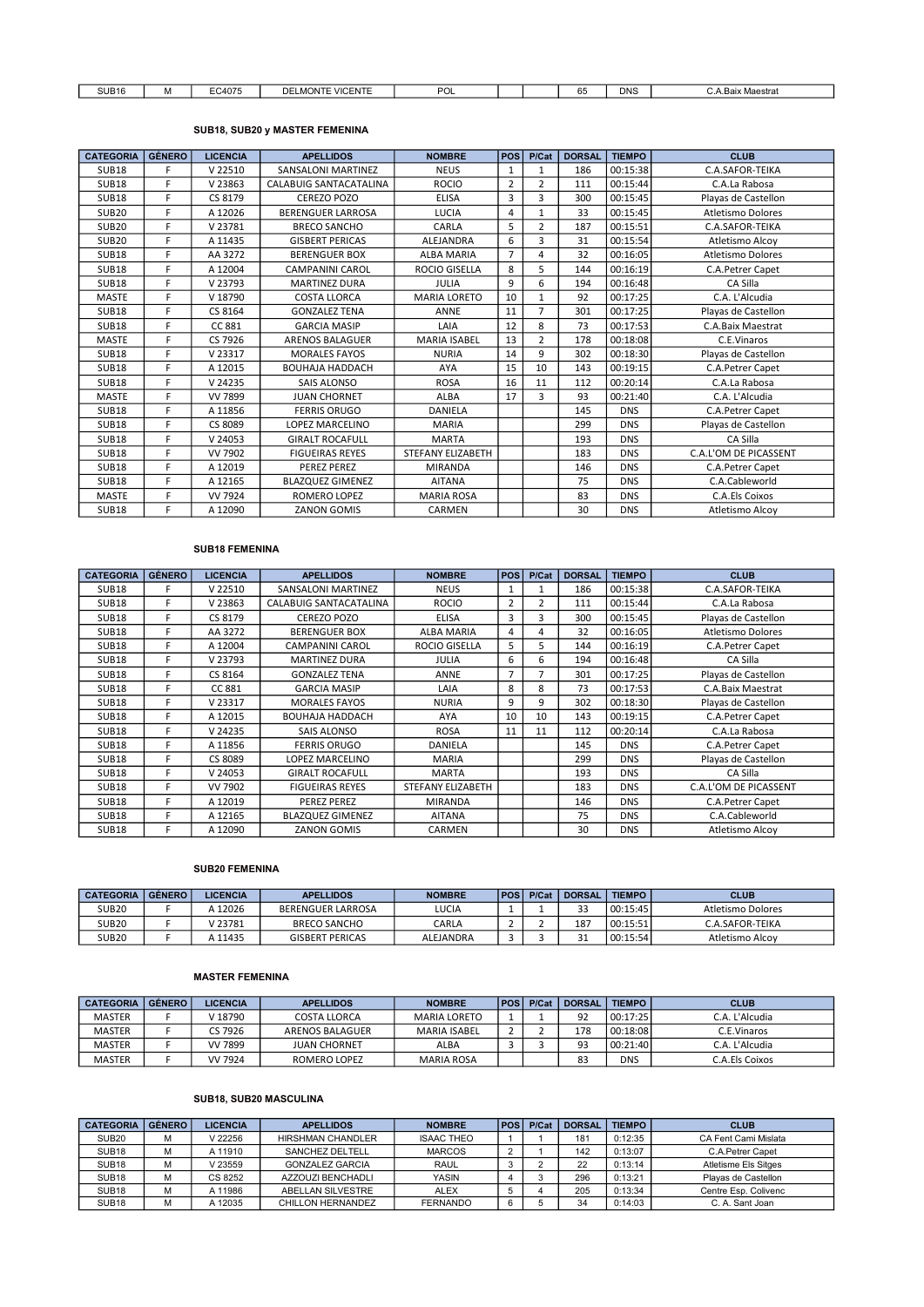| SUB <sub>20</sub> | м | V 23595        | ALBERT FUENTES          | CARLOS        | $\overline{ }$ | $\overline{2}$ | 195 | 0:14:14    | CA Silla                    |
|-------------------|---|----------------|-------------------------|---------------|----------------|----------------|-----|------------|-----------------------------|
| SUB <sub>20</sub> | м | V 21838        | <b>MORANTE GARCIA</b>   | <b>ALEX</b>   | 8              | 3              | 197 | 0:14:18    | CA Silla                    |
| SUB <sub>18</sub> | м | A 11862        | <b>MANCHON MORENO</b>   | <b>ANDREU</b> | 9              | 6              | 14  | 0:14:19    | <b>Atletisme Crevillent</b> |
| SUB <sub>20</sub> | м | <b>VV 7800</b> | <b>MARTINEZ FERRER</b>  | <b>OSCAR</b>  | 10             | 4              | 114 | 0:14:24    | C.A.La Rabosa               |
| SUB <sub>18</sub> | м | V 24149        | LLACER HERNANDEZ        | <b>ORIOL</b>  | 11             |                | 23  | 0:14:28    | <b>Atletisme Els Sitges</b> |
| SUB <sub>18</sub> | м | A 11863        | <b>MOLINA RABASCO</b>   | <b>ADRIAN</b> | 12             | 8              | 15  | 0:14:31    | <b>Atletisme Crevillent</b> |
| SUB <sub>20</sub> | м | V 22158        | <b>GARCIA SUEY</b>      | <b>MARC</b>   | 13             | 5              | 196 | 0:14:35    | CA Silla                    |
| SUB <sub>18</sub> | м | <b>VV 7797</b> | <b>MARTINEZ FERRER</b>  | <b>BORJA</b>  | 14             | 9              | 110 | 0:14:39    | C.A.La Rabosa               |
| SUB <sub>18</sub> | м | A 16255        | POVEDA PINA             | PABLO         | 15             | 10             | 141 | 0:14:39    | C.A.Petrer Capet            |
| SUB <sub>18</sub> | м | CS 8414        | <b>ROIG DIAGO</b>       | <b>ADRIAN</b> | 16             | 11             | 298 | 0:15:24    | Playas de Castellon         |
| SUB <sub>20</sub> | м | V 24045        | <b>BLASCO AÑO</b>       | <b>DAVID</b>  |                |                | 113 | <b>DNS</b> | C.A.La Rabosa               |
| SUB <sub>18</sub> | м | CS 8277        | PLANELL BERZOSA         | <b>RAUL</b>   |                |                | 297 | <b>DNS</b> | Playas de Castellon         |
| SUB <sub>18</sub> | м | AA 3285        | <b>PLA SOLER</b>        | <b>ROGER</b>  |                |                | 29  | <b>DNS</b> | Atletismo Alcoy             |
| SUB <sub>20</sub> | м | V 23512        | <b>CHILET GARCIA</b>    | <b>DAVID</b>  |                |                | 308 | <b>DNS</b> | Valencia Club Atletismo     |
| SUB <sub>18</sub> | м | CS 8425        | <b>GELLIDA MARTINEZ</b> | <b>MARC</b>   |                |                | 72  | <b>DNS</b> | C.A.Baix Maestrat           |
| SUB <sub>18</sub> | м | VV 7900        | <b>NAVARRO PASTOR</b>   | <b>JOAN</b>   |                |                | 94  | <b>DNS</b> | C.A. L'Alcudia              |

## SUB18 MASCULINA

| <b>CATEGORIA</b>  | <b>GÉNERO</b> | <b>LICENCIA</b> | <b>APELLIDOS</b>        | <b>NOMBRE</b>   | POS            | P/Cat          | <b>DORSAL</b> | <b>TIEMPO</b> | <b>CLUB</b>                 |
|-------------------|---------------|-----------------|-------------------------|-----------------|----------------|----------------|---------------|---------------|-----------------------------|
| SUB <sub>18</sub> | м             | A 11910         | <b>SANCHEZ DELTELL</b>  | <b>MARCOS</b>   |                |                | 142           | 0:13:07       | C.A.Petrer Capet            |
| SUB <sub>18</sub> | м             | V 23559         | <b>GONZALEZ GARCIA</b>  | <b>RAUL</b>     | $\overline{2}$ | $\overline{2}$ | 22            | 0:13:14       | Atletisme Els Sitges        |
| SUB <sub>18</sub> | м             | CS 8252         | AZZOUZI BENCHADLI       | <b>YASIN</b>    | 3              | 3              | 296           | 0:13:21       | Playas de Castellon         |
| SUB <sub>18</sub> | м             | A 11986         | ABELLAN SILVESTRE       | <b>ALEX</b>     | 4              | 4              | 205           | 0:13:34       | Centre Esp. Colivenc        |
| SUB <sub>18</sub> | м             | A 12035         | CHILLON HERNANDEZ       | <b>FERNANDO</b> | 5              | 5              | 34            | 0:14:03       | C. A. Sant Joan             |
| SUB <sub>18</sub> | М             | A 11862         | <b>MANCHON MORENO</b>   | <b>ANDREU</b>   | 6              | 6              | 14            | 0:14:19       | Atletisme Crevillent        |
| SUB <sub>18</sub> | м             | V 24149         | LLACER HERNANDEZ        | <b>ORIOL</b>    |                |                | 23            | 0:14:28       | Atletisme Els Sitges        |
| SUB <sub>18</sub> | м             | A 11863         | <b>MOLINA RABASCO</b>   | <b>ADRIAN</b>   | 8              | 8              | 15            | 0:14:31       | <b>Atletisme Crevillent</b> |
| SUB <sub>18</sub> | м             | <b>VV 7797</b>  | <b>MARTINEZ FERRER</b>  | <b>BORJA</b>    | 9              | 9              | 110           | 0:14:39       | C.A.La Rabosa               |
| SUB <sub>18</sub> | м             | A 16255         | POVEDA PINA             | PABLO           | 10             | 10             | 141           | 0:14:39       | C.A.Petrer Capet            |
| SUB <sub>18</sub> | м             | CS 8414         | <b>ROIG DIAGO</b>       | <b>ADRIAN</b>   | 11             | 11             | 298           | 0:15:24       | Playas de Castellon         |
| SUB <sub>18</sub> | м             | CS 8277         | PLANELL BERZOSA         | <b>RAUL</b>     |                |                | 297           | <b>DNS</b>    | Playas de Castellon         |
| SUB <sub>18</sub> | м             | AA 3285         | <b>PLA SOLER</b>        | <b>ROGER</b>    |                |                | 29            | <b>DNS</b>    | Atletismo Alcoy             |
| SUB <sub>18</sub> | м             | CS 8425         | <b>GELLIDA MARTINEZ</b> | <b>MARC</b>     |                |                | 72            | <b>DNS</b>    | C.A.Baix Maestrat           |
| SUB <sub>18</sub> | м             | <b>VV 7900</b>  | <b>NAVARRO PASTOR</b>   | <b>JOAN</b>     |                |                | 94            | <b>DNS</b>    | C.A. L'Alcudia              |

# SUB20 MASCULINA

| <b>CATEGORIA</b> | <b>GÉNERO</b> | <b>LICENCIA</b> | <b>APELLIDOS</b>         | <b>NOMBRE</b>     | <b>POS</b> | P/Cat | <b>DORSAL</b> | <b>TIEMPO</b> | <b>CLUB</b>             |
|------------------|---------------|-----------------|--------------------------|-------------------|------------|-------|---------------|---------------|-------------------------|
| <b>SUB20</b>     | M             | V 22256         | <b>HIRSHMAN CHANDLER</b> | <b>ISAAC THEO</b> |            |       | 181           | 0:12:35       | CA Fent Cami Mislata    |
| <b>SUB20</b>     | М             | V 23595         | ALBERT FUENTES           | CARLOS            |            |       | 195           | 0:14:14       | CA Silla                |
| <b>SUB20</b>     | M             | V 21838         | <b>MORANTE GARCIA</b>    | <b>ALEX</b>       |            |       | 197           | 0:14:18       | CA Silla                |
| <b>SUB20</b>     | M             | <b>VV 7800</b>  | <b>MARTINEZ FERRER</b>   | <b>OSCAR</b>      |            |       | 114           | 0:14:24       | C.A.La Rabosa           |
| <b>SUB20</b>     | M             | V 22158         | <b>GARCIA SUEY</b>       | <b>MARC</b>       | л          |       | 196           | 0:14:35       | CA Silla                |
| <b>SUB20</b>     | M             | V 24045         | BLASCO AÑO               | <b>DAVID</b>      |            |       | 113           | <b>DNS</b>    | C.A.La Rabosa           |
| <b>SUB20</b>     | M             | V 23512         | <b>CHILET GARCIA</b>     | <b>DAVID</b>      |            |       | 308           | <b>DNS</b>    | Valencia Club Atletismo |

#### MASTER MASCULINA

| <b>CATEGORIA</b> | <b>GÉNERO</b> | <b>LICENCIA</b> | <b>APELLIDOS</b>        | <b>NOMBRE</b>         | <b>POS</b>     | P/Cat          | <b>DORSAL</b> | <b>TIEMPO</b> | <b>CLUB</b>          |
|------------------|---------------|-----------------|-------------------------|-----------------------|----------------|----------------|---------------|---------------|----------------------|
| <b>MASTER</b>    | м             | CS 8008         | PORTOLES BLASCO         | <b>IVAN</b>           |                |                | 5             | 0:16:29       | C.D.Metaesport       |
| <b>MASTER</b>    | м             | V 18980         | <b>DESCALS ESTEBAN</b>  | <b>JESUS</b>          | $\overline{2}$ | $\overline{2}$ | 4             | 0:17:08       | C.D.Metaesport       |
| <b>MASTER</b>    | м             | VV 7732         | <b>MARTINEZ ADSUARA</b> | <b>VICENTE</b>        | 3              | 3              | 385           | 0:17:23       | <b>INDEPENDIENTE</b> |
| <b>MASTER</b>    | M             | AA 3283         | PEREZ ARACIL            | ABEL                  | 4              | 4              | 25            | 0:17:53       | Atletismo Alcoy      |
| <b>MASTER</b>    | м             | CS 8489         | <b>GIMENEZ BOVEA</b>    | <b>IBAN</b>           | 5              | 5              | 159           | 0:18:14       | CA Vila-Real         |
| <b>MASTER</b>    | м             | A 11632         | <b>GIL MINGUEZ</b>      | <b>ANTONIO</b>        | 6              | 6              | 129           | 0:18:32       | C.A.Petrer Capet     |
| <b>MASTER</b>    | M             | VV 7043         | <b>AGUADO LLORENS</b>   | <b>PACO</b>           |                |                | 147           | 0:18:36       | C.A.Quart de Poblet  |
| <b>MASTER</b>    | м             | A 11197         | <b>GISBERT HINOJOSA</b> | <b>JORGE</b>          | 8              | 8              | 24            | 0:18:39       | Atletismo Alcoy      |
| <b>MASTER</b>    | м             | CC 683          | <b>GARCIA MUÑOZ</b>     | <b>ANTONIO</b>        | 9              | 9              | 224           | 0:19:10       | Delta Valencia CA    |
| <b>MASTER</b>    | M             | A 11525         | CARRETERO RODRIGUEZ     | <b>ANTONIO</b>        | 10             | 10             | 130           | 0:19:13       | C.A.Petrer Capet     |
| <b>MASTER</b>    | м             | A 12170         | <b>FERRIS MONTOYA</b>   | ABEL                  | 11             | 11             | 131           | 0:22:21       | C.A.Petrer Capet     |
| <b>MASTER</b>    | м             | V 24320         | <b>MARIA RAMON</b>      | <b>JORDI</b>          |                |                | 305           | <b>DNS</b>    | Redolat Team         |
| <b>MASTER</b>    | м             | VV 7898         | CASTELLAR LOPEZ         | <b>JUAN CARLOS</b>    |                |                | 91            | <b>DNS</b>    | C.A. L'Alcudia       |
| <b>MASTER</b>    | м             | VV 6636         | <b>GARCIA HERNANDEZ</b> | <b>FRANCESC JOSEP</b> |                |                | 82            | <b>DNS</b>    | C.A.Els Coixos       |
| <b>MASTER</b>    | м             | V 23608         | <b>BOSCH SAEZ</b>       | <b>JOSE</b>           |                |                | 76            | <b>DNS</b>    | C.A.Crespo Runners   |
| <b>MASTER</b>    | м             | CS 8255         | <b>GRUESO OTALO</b>     | <b>ANTONIO</b>        |                |                | 41            | <b>DNS</b>    | C.A.Baix Maestrat    |
| <b>MASTER</b>    | м             | CS 8494         | <b>EL MAMOUN</b>        | <b>KHALID</b>         |                |                | 40            | <b>DNS</b>    | C.A.Baix Maestrat    |

#### SUB23, ABSOLUTA FEMENINA

| <b>CATEGORIA</b>  | <b>GÉNERO</b> | <b>LICENCIA</b> | <b>APELLIDOS</b>           | <b>NOMBRE</b>         | <b>POS</b> | P/Cat | <b>DORSAL</b> | <b>TIEMPO</b> | <b>CLUB</b>       |
|-------------------|---------------|-----------------|----------------------------|-----------------------|------------|-------|---------------|---------------|-------------------|
| <b>ABS</b>        | E             | V 23867         | WESTPHAL                   | LIV CHARLOTTE         |            |       |               | 0:29:03       | C.D.Metaesport    |
| SUB <sub>23</sub> | Е             | A 12083         | <b>DOMENE GARCIA</b>       | <b>LAURA</b>          | $\Omega$   |       | 9             | 0:29:44       | C.D.Metaesport    |
| <b>ABS</b>        | E             | CS 8298         | <b>FONT GOMEZ</b>          | <b>JULIA</b>          | 3          |       |               | 0:30:02       | C.D.Metaesport    |
| SUB <sub>23</sub> | E             | V 20971         | <b>GIMENEZ BARBER</b>      | <b>ALEXA</b>          | 4          | ◠     | 10            | 0:30:14       | C.D.Metaesport    |
| SUB <sub>23</sub> | F             | CS 7647         | <b>CEBRIAN CHIVA</b>       | <b>ALBA</b>           | 5          | 3     | 12            | 0:31:21       | A.D. Marathon     |
| <b>ABS</b>        | Е             | CC 704          | SANCHEZ-PASCUALA<br>CALLAU | M <sup>a</sup> ISABEL | 6          | 3     | 222           | 0:31:39       | Correcaminos      |
| ABS               | E             | V 20985         | <b>ABAD APARISI</b>        | <b>ANDREA</b>         |            |       | 184           | 0:32:37       | C.A.SAFOR-TEIKA   |
| ABS               | Е             | CS 8391         | <b>CONEJOS GARCIA</b>      | <b>NURIA</b>          | 8          | -5    | 223           | 0:33:05       | Delta Valencia CA |
| <b>ABS</b>        | F             | CC 882          | SANCHEZ BARRIOS            | <b>VIRGINIA</b>       | 9          | 6     | 39            | 0:37:30       | C.A.Baix Maestrat |
| SUB <sub>23</sub> | F             | V 21675         | RAMOS CASTILLO             | <b>ELENA</b>          |            |       | 11            | <b>DNS</b>    | C.D.Metaesport    |